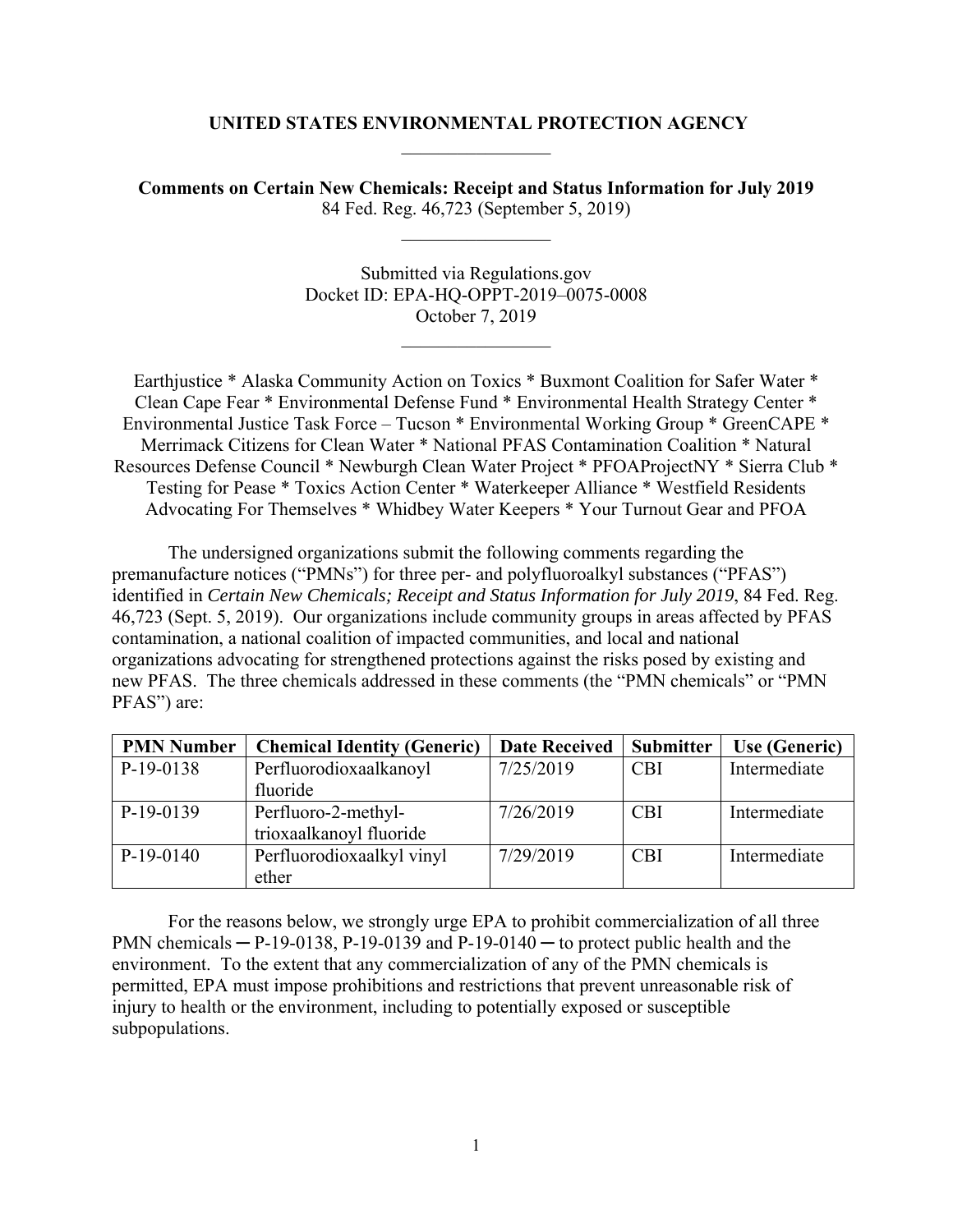#### **I. Introduction**

PFAS are a "large, complex, and ever-expanding" class of more than 4,000 synthetic chemicals that contain fluorine atoms bonded to a carbon chain.<sup>1</sup> The carbon-fluorine bond is "one of the strongest ever created by man," making PFAS extremely persistent in the environment, and difficult to break down or remediate.<sup>2</sup> Government and independent academic research, including large epidemiological studies of human PFAS exposure, has shown that many PFAS bioaccumulate in the bodies of living organisms and are highly toxic; exposure to even relatively low levels of PFAS is associated with liver damage, high cholesterol, thyroid disease, decreased antibody response to vaccines, asthma, decreased fertility, and decreased birth weight.<sup>3</sup> Importantly, data suggest that PFAS may also affect the growth, learning, and immune response of infants and older children.<sup>4</sup>

Less than a century after they were first created, PFAS are now ubiquitous in people, the environment, and wildlife.<sup>5</sup> Unlike other persistent compounds such as PCBs, many PFAS are highly mobile and, as a result, widespread in groundwater. As of July 2019, over 700 known locations in nearly every state have been affected by PFAS contamination, including at least 446 communities where PFAS have been detected in drinking water.<sup>6</sup> An estimated six million

 <sup>1</sup> *Examining the Federal Response to the Risks Associated with Per- and Polyfluoroalkyl Substances (PFAS): Hearing Before the S. Comm. on Env't & Pub. Works*, 116th Cong. (Mar. 28, 2019) (Testimony of Linda S. Birnbaum, Director, Nat'l Inst. of Envtl. Health Sci. & Nat'l Toxicology Program, Nat'l Insts. of Health), https://www.epw.senate.gov/public/index.cfm/hearings?Id=918A6066-C1F1-4D81-A5A0- F08BBE06D40B&Statement\_id=D2255C99-7544-42CA-B9DC-0D4F11CCB964. For convenience, a copy of Dr. Birnbaum's testimony is attached hereto as **Exhibit A**. *See also* Buck, R. C., Franklin, J., Berger, U., Conder, J. M., Cousins, I. T., De Voogt, P., ... & van Leeuwen, S. P. (2011). Perfluoroalkyl and polyfluoroalkyl substances in the environment: terminology, classification, and origins. *Integrated Environmental Assessment and Management*, *7*(4), 513-541,

https://setac.onlinelibrary.wiley.com/doi/full/10.1002/ieam.258

<sup>2</sup> Testimony of Linda Birnbaum, *supra* note 1, at 2.

<sup>3</sup> *See* Agency for Toxic Substances & Disease Registry ("ATSDR"), Toxicological Profile for Perfluoroalkyls (Draft for Public Comment), at 5–6 (June 2018) ("ATSDR Toxicological Profile"), https://www.atsdr.cdc.gov/toxprofiles/tp200.pdf 4

<sup>&</sup>lt;sup>4</sup> Rappazzo, K., Coffman, E., & Hines, E. (2017). Exposure to perfluorinated alkyl substances and health outcomes in children: a systematic review of the epidemiologic literature. *International Journal of Environmental Research and Public Health, 14*(7), 691,

https://www.ncbi.nlm.nih.gov/pmc/articles/PMC5551129/

<sup>5</sup> *See, e.g.,* Sun, M., Arevalo, E., Strynar, M., Lindstrom, A., Richardson, M., Kearns, B., ... & Knappe, D. R. (2016). Legacy and emerging perfluoroalkyl substances are important drinking water contaminants in the Cape Fear River Watershed of North Carolina. *Environmental Science & Technology Letters, 3*(12), 415-419, https://pubs.acs.org/doi/abs/10.1021/acs.estlett.6b00398; Graber, J. M., Alexander, C.,

Laumbach, R. J., Black, K., Strickland, P. O., Georgopoulos, P. G., ... & Mascari, M. (2019). Per and polyfluoroalkyl substances (PFAS) blood levels after contamination of a community water supply and comparison with 2013–2014 NHANES. *Journal of Exposure Science & Environmental Epidemiology, <sup>29</sup>*(2), 172, https://www.nature.com/articles/s41370-018-0096-z.pdf. 6

Envtl. Working Grp., *Mapping the PFAS Contamination Crisis: New Data Show 712 Sites in 49 States* (July 2019), https://www.ewg.org/interactive-maps/2019\_pfas\_contamination/; *see also* Envtl. Working Grp., *Mapping the PFAS Contamination Crisis: New Data Show 610 Sites in 43 States* (Mar. 2019),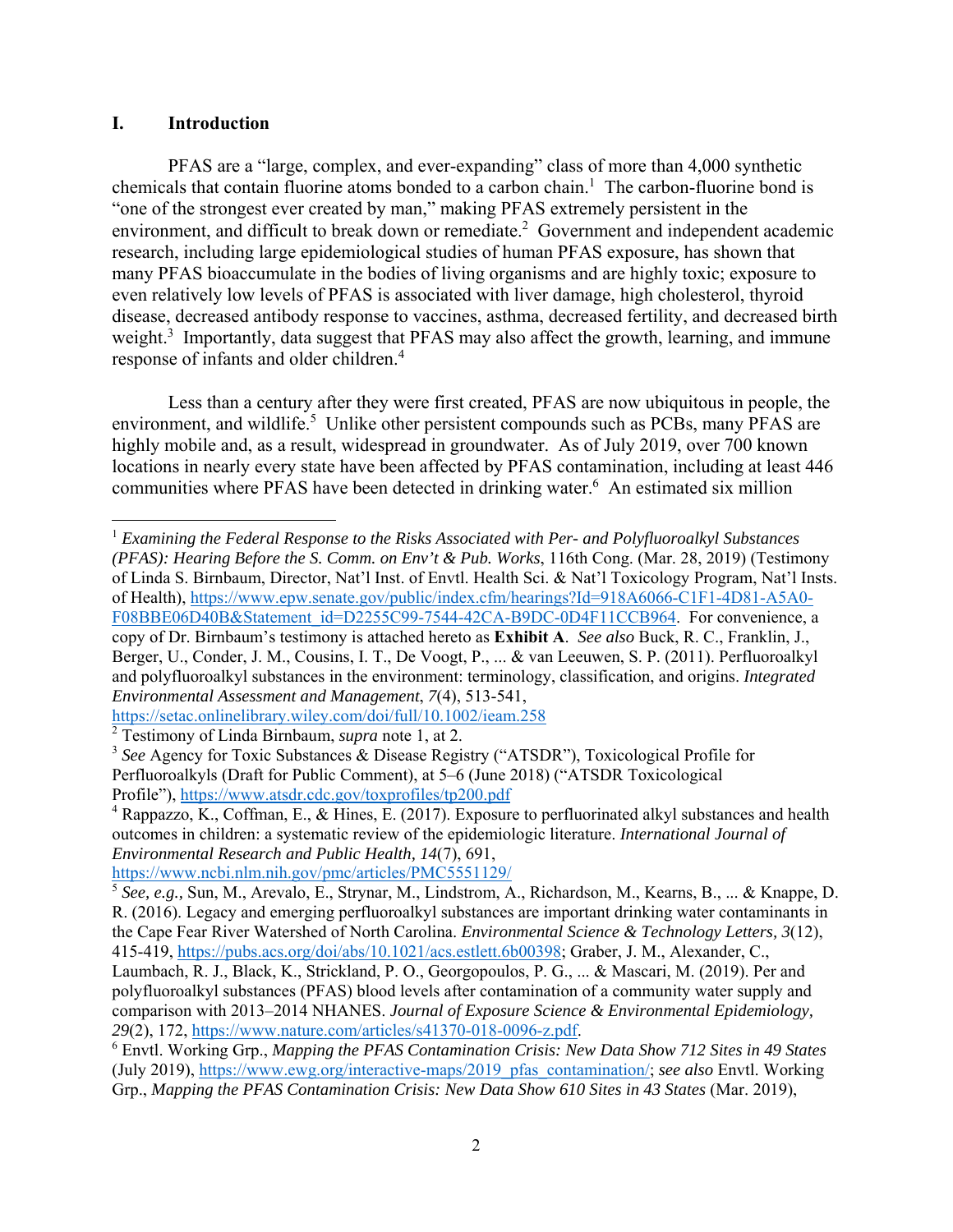Americans drink water containing PFAS levels exceeding EPA's lifetime health advisory for perfluorooctanoic acid ("PFOA") and perfluorooctane sulfonate ("PFOS"), two widespread and highly toxic PFAS,<sup>7</sup> and some states, such as Michigan and New Jersey, are setting their own, more stringent standards. Moreover, nearly 99 percent of Americans have PFAS in their blood.<sup>8</sup> For these reasons, the director of the Center for Disease Control and Prevention's National Center for Environmental Health stated that the presence and concentrations of PFAS in U.S. drinking water is "one of the most seminal public health challenges for the next decades."<sup>9</sup>

Yet, EPA continues to approve new PFAS under the Toxics Substances Control Act ("TSCA"), even when it lacks sufficient information to find that the new chemicals are not likely to present unreasonable risks to health or the environment. EPA has approved over 400 PFAS through the TSCA new chemicals program, of which *less than half* included human toxicity, ecotoxicity and environmental fate data.<sup>10</sup> The three PMN chemicals are merely the latest examples<sup>11</sup> of new PFAS submitted for EPA approval without the studies and data required to evaluate their effects on human health and the environment and therefore without the information needed to support a determination that they are unlikely to pose unreasonable risk.

https://www.ncbi.nlm.nih.gov/pmc/articles/PMC5062567/.<br><sup>8</sup> Calafat, A. M., Wong, L. Y., Kuklenyik, Z., Reidy, J. A., & Needham, L. L. (2007). Polyfluoroalkyl chemicals in the US population: data from the National Health and Nutrition Examination Survey (NHANES) 2003–2004 and comparisons with NHANES 1999–2000. *Environmental Health Perspectives, 115*(11), 1596-1602. *See also* ATSDR, An Overview of Perfluoroalkyl and Polyfluoroalkyl Substances and Interim Guidance for Clinicians Responding to Patient Exposure Concerns (2018), https://www.atsdr.cdc.gov/pfas/docs/pfas\_clinician\_fact\_sheet\_508.pdf.

 Pat Rizzuto et al., *CDC Sounds Alarm on Chemical Contamination in Drinking Water*, Bloomberg Env't. (Oct. 17, 2017), https://news.bloombergenvironment.com/environment-and-energy/cdc-sounds-<br>alarm-on-chemical-contamination-in-drinking-water.

<sup>10</sup> See Tala R. Henry, EPA, Presentation at the Progress Implementing Changes to the New Chemicals Review Program Under the Amended TSCA Public Meeting, at 8 (Dec. 6, 2017), https://www.epa.gov/sites/production/files/2017-12/documents/presentation\_4\_and\_5\_-

https://www.ewg.org/news-and-analysis/2019/04/mapping-pfas-contamination-crisis-new-data-show-610-sites-43-states.

 $^7$  Hu, X. C., Andrews, D. Q., Lindstrom, A. B., Bruton, T. A., Schaider, L. A., Grandjean, P., ... & Higgins, C. P. (2016). Detection of poly-and perfluoroalkyl substances (PFASs) in US drinking water linked to industrial sites, military fire training areas, and wastewater treatment plants. *Environmental Science & Technology Letters, 3*(10), 344-350,

categories sustainable futures december 6th pub.pdf (noting that EPA has approved "approximately 400 [perfluorinated] chemicals in several structural categories….Data (health tox, eco tox, fate) for < half").

<sup>&</sup>lt;sup>11</sup> Since 2002, EPA has issued more than 200 consent orders for new PFAS it has approved, most of which note that the new chemical "may present an unreasonable risk of injury to human health and the environment" and that there may be "significant (or substantial) human exposure to the substance and its degradation products." *See* Sharon Lerner, *EPA Allowed Companies to Make 40 New PFAS Chemicals Despite Serious Risks*, The Intercept (Sept. 19, 2019), https://theintercept.com/2019/09/19/epa-new-pfaschemicals/.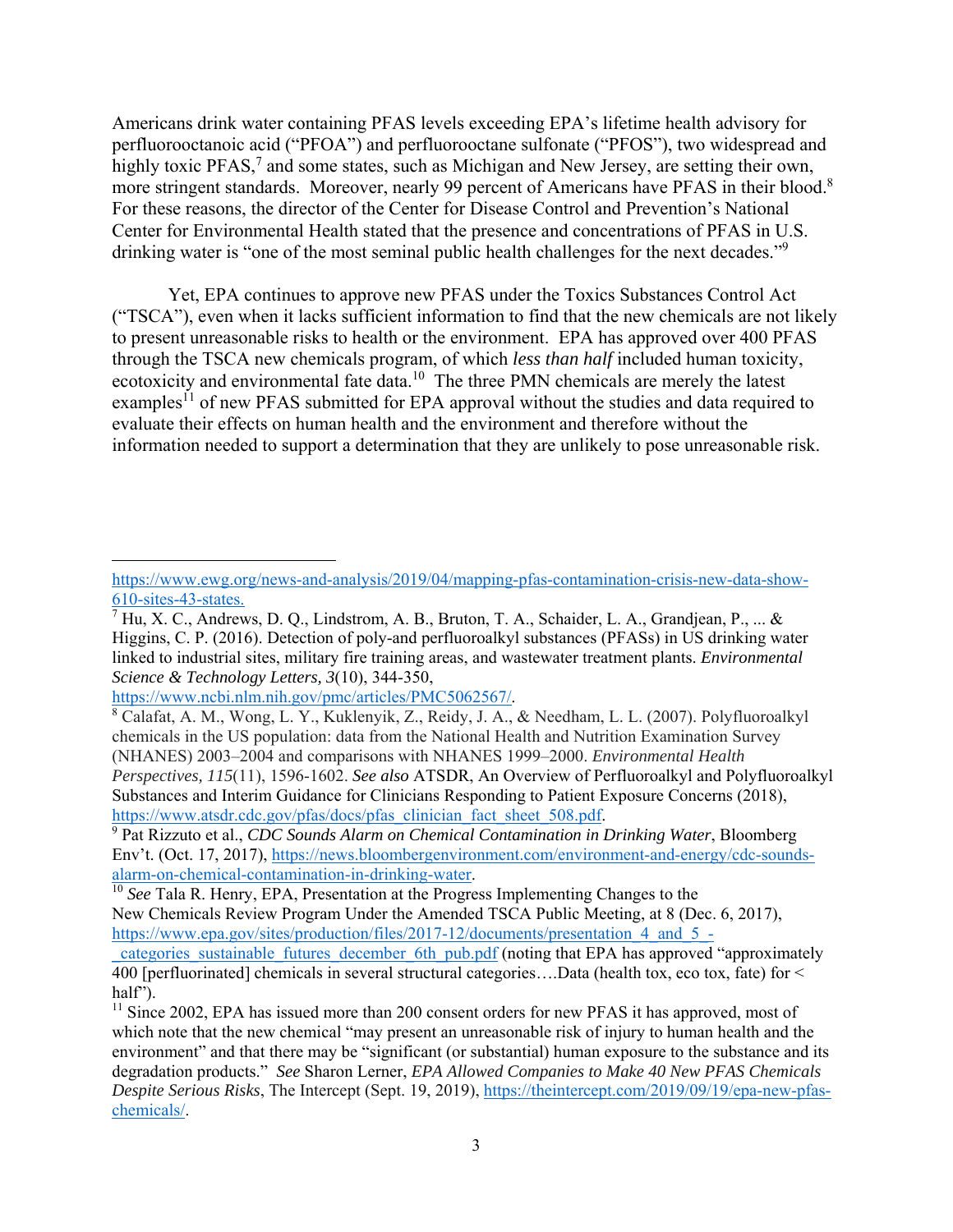## **II. TSCA Section 5 – Legal Framework**

Under TSCA, EPA must assess the safety of every new chemical submitted via the PMN process. EPA's safety review must be risk-based, without consideration of costs or other nonrisk factors. Chemicals can enter commerce unrestricted only if EPA determines that the substance "is not likely to present an unreasonable risk of injury to health or the environment . . . including an unreasonable risk to a potentially exposed or susceptible subpopulation identified as relevant by the Administrator under the conditions of use."<sup>12</sup> In order to make a "not likely to present an unreasonable risk" finding for a new chemical, EPA must have sufficient data to assess a new chemical's risks. TSCA requires "sufficient" information and this information must address all relevant endpoints. Given what is known about PFAS, EPA cannot make a "not likely" finding for chemicals in this class in the absence of results from standard tests for carcinogenicity, subchronic toxicity, reproductive/developmental effects, immunotoxicity, metabolism, pharmacokinetics and fate, transport and biodegradation, at a minimum. Under the amended TSCA, the burden of producing adequate information to support a finding that a chemical is "not likely to present unreasonable risk" rests with the manufacturer. As stated by senators in a statement on June 7, 2016 regarding the amendment, "this affirmative approach to better ensuring the safety of new chemicals entering the market is essential to restoring the public's confidence in our chemical safety system."13

If, on the other hand, EPA determines that the new chemical "presents an unreasonable risk of injury to health or the environment,"<sup>14</sup> it must regulate the chemical under TSCA section 5(f). Section 5(f) requires EPA to issue either: i) a proposed rule, limiting the volume of the substance that may be manufactured, processed, or distributed in commerce, or imposing any, or several, of the conditions set forth in TSCA section 6(a); or ii) an order to prohibit or limit the manufacture, processing, or distribution in commerce of the substance.<sup>15</sup>

If EPA can neither make a "not likely" finding nor determine that the substance "presents an unreasonable risk," it must regulate the chemical pursuant to a TSCA section 5(e) order. Under TSCA, EPA cannot make either a "not likely" or a "presents" finding: i) where "the information available to [EPA] is insufficient to permit a reasoned evaluation of the health and environmental effects" of the chemical,<sup>16</sup> or ii) where "in the absence of sufficient information to permit [EPA] to make such an evaluation," the chemical "*may present* an unreasonable risk of injury to health or the environment."<sup>17</sup> If EPA issues a section  $5(e)$  order based on the criteria in TSCA section 5(a)(3)(B), that order must "prohibit or limit the manufacture, processing,

 $12$  15 U.S.C. § 2604(a)(3)(C).

<sup>&</sup>lt;sup>13</sup> 162 Cong. Rec. S3516 (daily ed. June 7, 2016), https://www.congress.gov/congressionalrecord/2016/06/07/senate-section/article/S3511-1.<br><sup>14</sup> 15 U.S.C. § 2604(a)(3)(A)

 $^{15}$  *Id.* § 2604(f).

 $^{16}$  *Id.* § 2604(a)(3)(B)(i).

<sup>&</sup>lt;sup>17</sup> *Id.* § 2604(a)(3)(B)(ii)(I) (emphasis added). TSCA also requires a 5(e) order if the substance "is or will be produced in substantial quantities," and either will or may "enter the environment in substantial quantities" or will or may result in "significant or substantial human exposure." *Id.* §  $2604(a)(3)(B)(ii)(II).$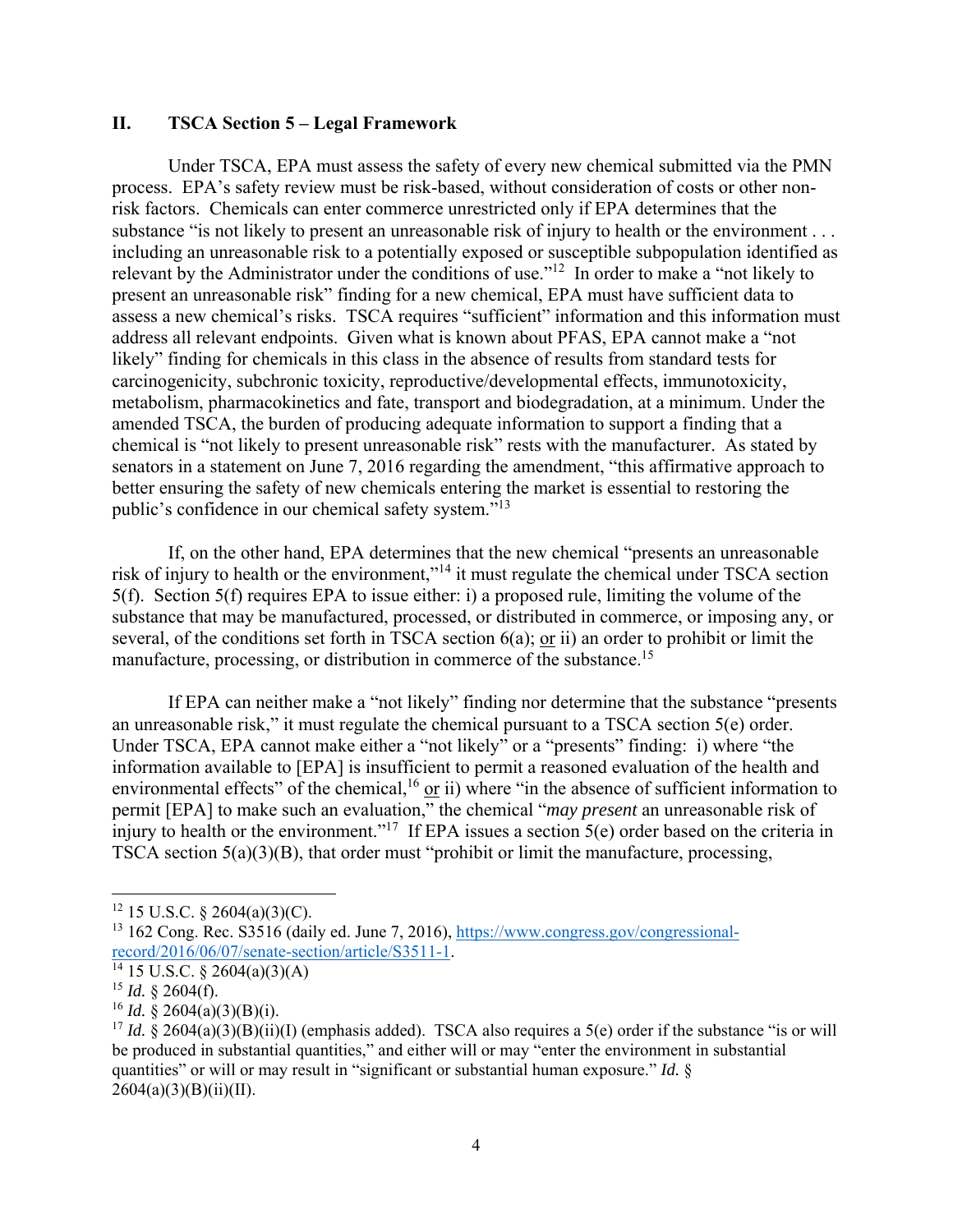distribution in commerce, use, or disposal of such substance or ... any combination of such activities to the extent necessary to protect against an unreasonable risk of injury."18

# **III. EPA cannot find that any of the three PMN substances are not likely to present unreasonable risk.**

# A. EPA cannot make a "not likely to present" determination for any of the PMN substances because, as PFAS, they pose and will contribute to unreasonable risks.

EPA cannot make a "not likely to present unreasonable risk" determination for the PMN chemicals because PFAS chemicals, by virtue of their shared and inherent properties, present unreasonable risks that have not been addressed in the PMN submissions. Despite some structural differences from compound to compound, PFAS share a set of "unique physical and chemical characteristics imparted by the fluorinated region of the molecule."19

Moreover, recent research has shown that these harmful properties are shared both by "long-chain" PFAS such as PFOA and PFOS, which have been largely phased out due to widelyacknowledged known risks, and by "short-chain" PFAS like perfluorobutane sulfonate ("PFBS") and GenX chemicals that have been introduced as replacements for their long-chain counterparts.20 In a decision recommending the elimination of approximately 150 PFAS chemicals, the United Nations Persistent Organic Pollutants Review Committee affirmed that "a transition to the use of short-chain per- and polyfluoroalkyl substances (PFASs) for dispersive applications such as fire-fighting foams is not a suitable option from an environmental and human health point of view."<sup>21</sup>

 While the chemical structures of the three PMN chemicals under review have been redacted, the strength of the carbon-fluorine bonds makes those chemicals, as well as the ultimate products, a high concern for human and ecological health. The departing director of the National Institute for Environmental Health Science, in testimony before the Senate Environment and Public Works Committee on March 28, 2019, has advised that "[a]pproaching PFAS as a

  $18$  *Id.* § 2604(e).

<sup>&</sup>lt;sup>19</sup> Lindstrom, A.B., M.J. Strynar, and E.L. Libelo. (2011). Polyfluorinated Compounds: Past, Present, and Future. *Environmental Science & Technology, 45*(19), 7954-7961, https://pubs.acs.org/doi/abs/10.1021/es2011622.

<sup>&</sup>lt;sup>20</sup> See, e.g., EPA, EPA-823-P-18-001, Human Health Toxicity Values for Hexafluoropropylene Oxide (HFPO) Dimer Acid and Its Ammonium Salt: Public Comment Draft (Nov. 2018), https://www.epa.gov/sites/production/files/2018-

<sup>11/</sup>documents/genx\_public\_comment\_draft\_toxicity\_assessment\_nov2018-508.pdf. The "long-chain" and "short-chain" distinction, which refers to the number of fluorinated carbon molecules in the chemical, itself involves arbitrary divisions with no scientific basis. These is a continuum of PFAS chain lengths, not two distinct classes, and common properties that apply to a broad range of PFAS across that continuum.

<sup>&</sup>lt;sup>21</sup> Persistent Organic Pollutants Review Comm., UNEP, Decision POPRC-14/2: Perfluorooctanoic Acid (PFOA), Its Salts and PFOA-Related Compounds (2018),

http://chm.pops.int/TheConvention/POPsReviewCommittee/Meetings/POPRC14/Overview/tabid/7398/ct l/Download/mid/21545/Default.aspx?id=17&ObjID=26011.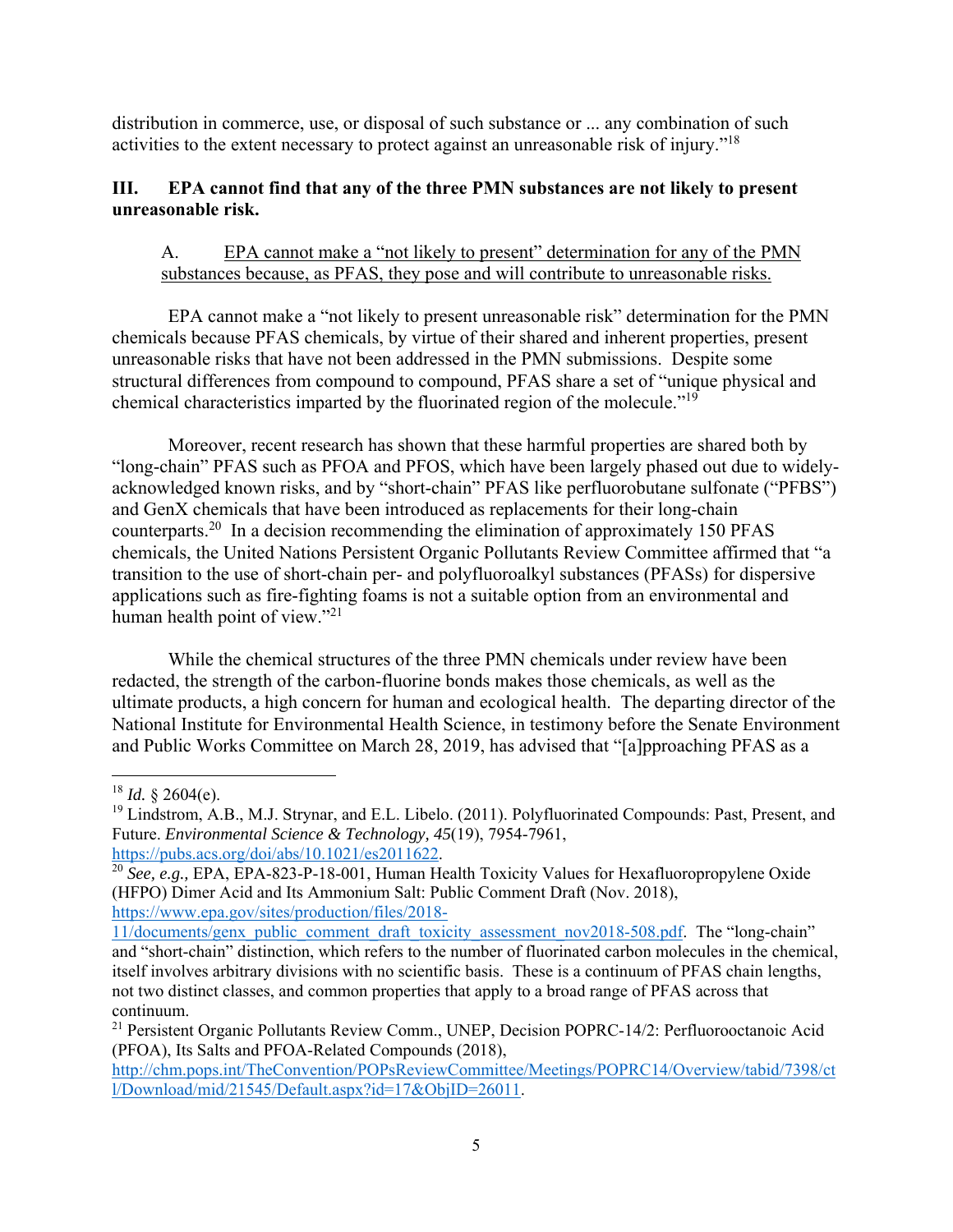class for assessing exposure and biological impact is the most prudent approach to protect public health,"<sup>22</sup> and a 2015 statement signed by over 200 international scientists and experts called for action to "prevent the[] replacement" of long-chain PFAS with hazardous fluorinated alternatives.23

ATSDR recently reported, based on existing epidemiological data, that human exposure to many different PFAS is associated with pre-eclampsia, liver damage, high cholesterol, risk of thyroid disease, decreased antibody response to vaccines, increased risk of asthma, increased risk of decreased fertility, and decreased birth weight.<sup>24</sup> Notably, in a survey of different PFAS chemicals of varying structures and chain lengths, ATSDR found a number of common health effects, summarized below.

|             | <b>Immune</b>                                                                                                             | Developmental &                                                                                                                                                 | Lipids                                                                                                    | Liver                                                                | <b>Endocrine</b>                                       | <b>Body Weight</b>        | <b>Blood</b>                                                                                                                             |
|-------------|---------------------------------------------------------------------------------------------------------------------------|-----------------------------------------------------------------------------------------------------------------------------------------------------------------|-----------------------------------------------------------------------------------------------------------|----------------------------------------------------------------------|--------------------------------------------------------|---------------------------|------------------------------------------------------------------------------------------------------------------------------------------|
|             | e.g. decreased<br>antibody<br>response,<br>decreased<br>response to<br>vaccines,<br>increased risk of<br>asthma diagnosis | Reproductive<br>e.g. pregnancy-induced<br>hypertension/pre-<br>eclampsia, decreased<br>fertility, small decreases<br>in birth weight,<br>developmental toxicity | e.g. increases in<br>serum lipids,<br>particularly total<br>cholesterol and<br>low-density<br>lipoprotein | in serum<br>enzymes and<br>decreases in<br>serum<br>bilirubin levels | risk of thyroid<br>disease,<br>endocrine<br>disruption | body weight               | e.g. increases e.g. increased e.g. decreased e.g. decreased red<br>blood cell count,<br>decreased<br>hemoglobin and<br>hematocrit levels |
| PFOA        | $\mathbf x$                                                                                                               | ×                                                                                                                                                               | $\boldsymbol{\mathsf{x}}$                                                                                 | $\boldsymbol{\mathsf{x}}$                                            | $\boldsymbol{\mathsf{x}}$                              | $\boldsymbol{\times}$     | $\mathbf x$                                                                                                                              |
| <b>PFOS</b> | $\boldsymbol{\mathsf{x}}$                                                                                                 | ×                                                                                                                                                               | $\bm{x}$                                                                                                  | ×                                                                    | $\mathbf x$                                            | $\mathbf x$               | $\boldsymbol{\mathsf{x}}$                                                                                                                |
| PFHxS       | $\boldsymbol{\mathsf{x}}$                                                                                                 | $\mathbf x$                                                                                                                                                     |                                                                                                           | $\mathbf x$                                                          | $\mathbf x$                                            |                           | $\boldsymbol{\mathsf{x}}$                                                                                                                |
| PFNA        | $\boldsymbol{\mathsf{x}}$                                                                                                 | ×                                                                                                                                                               | $\boldsymbol{\mathsf{x}}$                                                                                 | $\boldsymbol{\mathsf{x}}$                                            | $\mathbf x$                                            | $\boldsymbol{\times}$     |                                                                                                                                          |
| PFDeA       | $\boldsymbol{\mathsf{x}}$                                                                                                 | ×                                                                                                                                                               | $\boldsymbol{\mathsf{x}}$                                                                                 | $\boldsymbol{\mathsf{x}}$                                            | $\boldsymbol{\mathsf{x}}$                              | $\boldsymbol{\mathsf{x}}$ |                                                                                                                                          |
| PFDoA       | $\boldsymbol{\mathsf{x}}$                                                                                                 | $\mathbf x$                                                                                                                                                     |                                                                                                           | $\mathbf x$                                                          |                                                        | $\mathbf x$               |                                                                                                                                          |
| PFUA        | $\boldsymbol{\mathsf{x}}$                                                                                                 | $\mathbf x$                                                                                                                                                     |                                                                                                           | $\boldsymbol{\mathsf{x}}$                                            |                                                        | $\mathbf x$               | $\boldsymbol{\mathsf{x}}$                                                                                                                |
| PFHxA       |                                                                                                                           | $\boldsymbol{\mathsf{x}}$                                                                                                                                       |                                                                                                           | $\mathbf x$                                                          |                                                        |                           | $\boldsymbol{\mathsf{x}}$                                                                                                                |
| PFBA        |                                                                                                                           | $\boldsymbol{\mathsf{x}}$                                                                                                                                       |                                                                                                           | $\mathbf x$                                                          | $\mathbf x$                                            |                           | $\boldsymbol{\mathsf{x}}$                                                                                                                |
| <b>PFBS</b> |                                                                                                                           |                                                                                                                                                                 |                                                                                                           | $\mathbf x$                                                          |                                                        |                           | $\boldsymbol{\mathsf{x}}$                                                                                                                |

**Summary of ATSDR's Findings on Health Effects from PFAS Exposure** 

*This table, prepared by the Natural Resources Defense Council, summarizes ATSDR's findings on the associations between PFAS exposure and health outcomes in human and animal studies (not an exhaustive list of chemicals or health outcomes; includes both "serious" and "less serious" effects, as defined by ATSDR). Note x's in black represent PFAS for which ATSDR considers their liver effects to be specific to animals.*<sup>25</sup>

24 ATSDR Toxicological Profile, *supra* note 3, at 5–6.

<sup>22</sup> Testimony of Linda S. Birnbaum*, supra* note 1, at 13.

<sup>&</sup>lt;sup>23</sup> Blum, A., Balan, S. A., Scheringer, M., Trier, X., Goldenman, G., Cousins, I. T., ... & Peaslee, G. (2015). The Madrid statement on poly-and perfluoroalkyl substances (PFASs). *Environmental Health Perspectives*, *123*(5), A107-A111, https://www.ncbi.nlm.nih.gov/pmc/articles/PMC4421777/. For convenience, a copy of the Madrid Statement is attached hereto as **Exhibit B.** 

<sup>25</sup> A prior version of the table is available in Anna Reade et al., NRDC, *Scientific and Policy Assessment for Addressing Per- and Polyfluoroalkyl Substances (PFAS) in Drinking Water* 17 (Apr. 2019),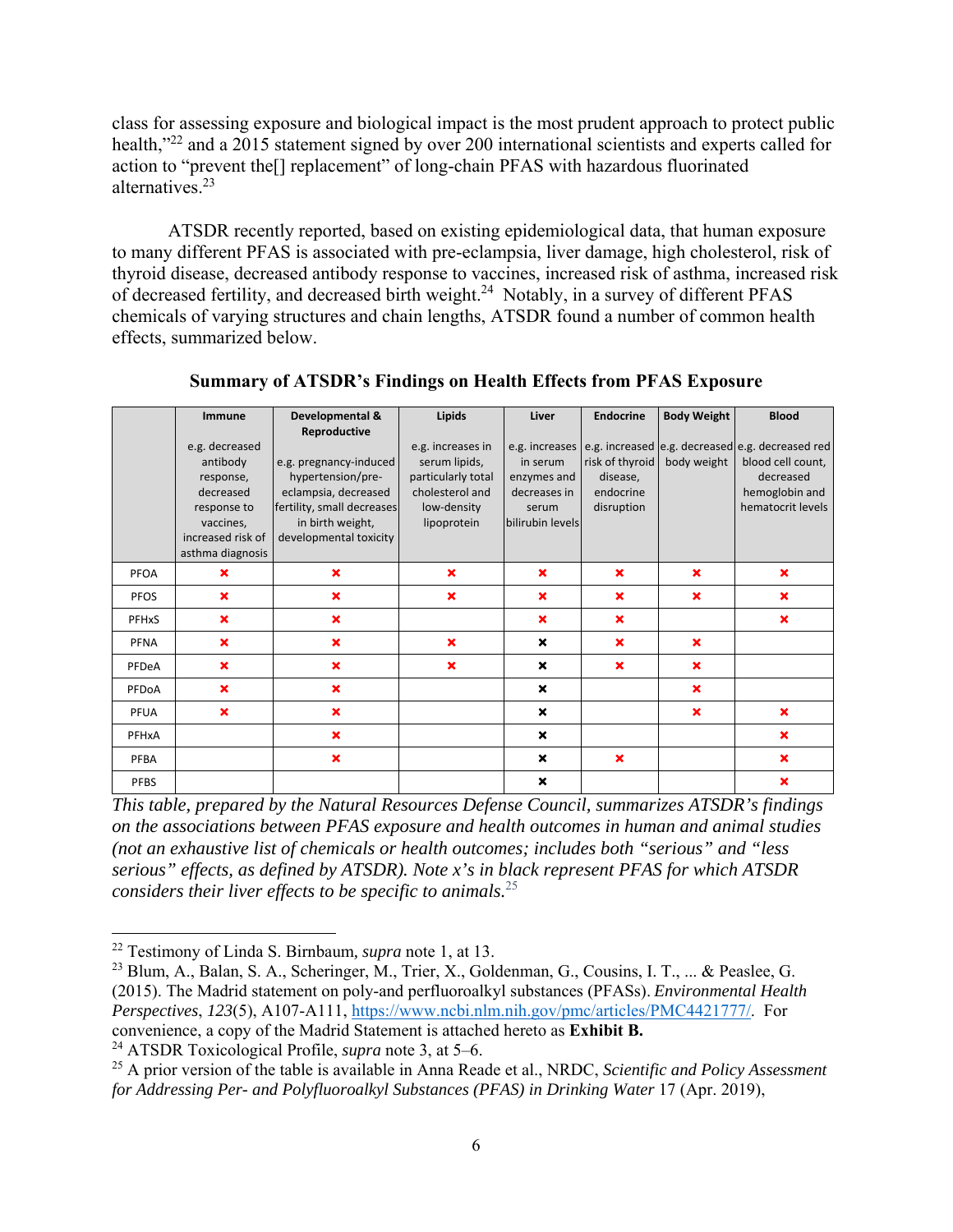An epidemiological study of Mid-Ohio Valley residents near a chemical plant found significant associations between PFOA exposure and kidney and testicular cancers.<sup>26</sup> In animal studies, exposure to many PFAS has been shown to induce liver toxicity, developmental toxicity, and immune toxicity, among other effects.<sup>27</sup> Moreover, while long-chain PFAS have been more extensively studied, recent research has found that the short-chain replacement PFAS are associated with similar health effects.28

Because of the strength of the carbon-fluorine bond, PFAS are also "very persistent."<sup>29</sup> Often known as "forever chemicals," PFAS persist in the environment for "years, decades, or longer."<sup>30</sup> According to EPA, "[s]hort-chain PFAS are as persistent in the environment as their longer-chain analogues."<sup>31</sup> PFAS, and in particular short-chain PFAS, are also highly mobile.<sup>32</sup> In fact, replacement PFAS compounds may be equally, if not more, mobile in an aqueous environmental medium, resulting in widespread soil and groundwater contamination that is particularly difficult to capture and treat.<sup>33</sup> As a result, even small releases of PFAS have had significant and long-lasting effects.

PFAS can also accumulate in people and other biological organisms, such that even small exposures over an extended period of time can result in significant cumulative effects. While EPA has claimed that short-chain PFAS "are generally less bioaccumulative,"34 recent research involving short-chain PFAS have found that such chemicals are more bioaccumulative than

 $\overline{30}$  *Id.* 

https://www.nrdc.org/sites/default/files/media-uploads/nrdc\_pfas\_report.pdf. For convenience, a copy of this report is attached hereto as **Exhibit C.** 

<sup>&</sup>lt;sup>26</sup> Barry, V., Winquist, A., & Steenland, K. (2013). Perfluorooctanoic acid (PFOA) exposures and incident cancers among adults living near a chemical plant. *Environmental Health Perspectives*, *121*(11- 12), 1313-1318, https://ehp.niehs.nih.gov/doi/full/10.1289/ehp.1306615. 27 ATSDR Toxicological Profile at 6.

<sup>28</sup> Cheryl Hogue, *Short-Chain and Long-Chain PFAS Show Similar Toxicity, US National Toxicology Program Says*, Chem. & Eng'g News (Aug. 24, 2019), https://cen.acs.org/environment/persistentpollutants/Short-chain-long-chain-PFAS/97/i33; Conley, J. M., Lambright, C. S., Evans, N., Strynar, M. J., McCord, J., McIntyre, B. S., ... & Wilson, V. S. (2019). Adverse Maternal, Fetal, and Postnatal Effects of Hexafluoropropylene Oxide Dimer Acid (GenX) from Oral Gestational Exposure in Sprague-Dawley Rats. *Environmental Health Perspectives, 127*(3), 037008,

https://www.ncbi.nlm.nih.gov/pmc/articles/PMC6768323/.<br><sup>29</sup> EPA, EPA-823-R1-8004, Per- and Polyfluoroalkyl Substances (PFAS) Action Plan 9 (Feb. 2019) ("PFAS Action Plan"),

https://www.epa.gov/sites/production/files/2019-

<sup>02/</sup>documents/pfas\_action\_plan\_021319\_508compliant\_1.pdf.

<sup>31</sup> *Id.* at 13.

 $32$  Kotthoff, M., & Bücking, M. (2018). Four chemical trends will shape the next decade's Directions in perfluoroalkyl and polyfluoroalkyl substances research. *Frontiers in Chemistry, 6*, 103,

 $\frac{33}{33}$  Brendel, S., Fetter, É., Staude, C., Vierke, L., & Biegel-Engler, A. (2018). Short-chain perfluoroalkyl acids: environmental concerns and a regulatory strategy under REACH. *Environmental Sciences Europe, 30*(1), 9, at 4, https://enveurope.springeropen.com/articles/10.1186/s12302-018-0134-4. 34 EPA, PFAS Action Plan at 11.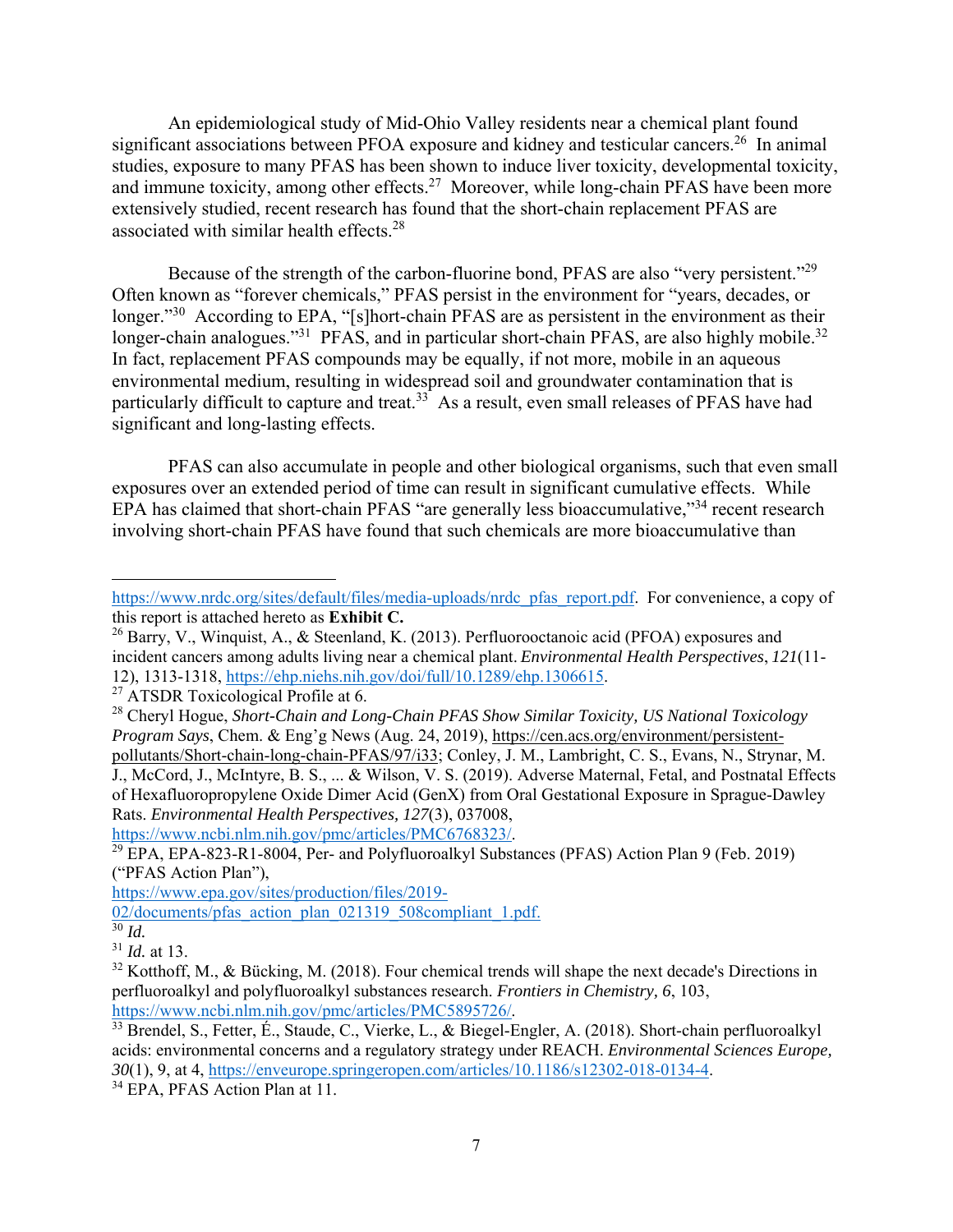previously believed and that the bio-persistence of short-chain PFAS and their breakdown products has not been correctly measured in earlier studies.35

EPA's failure to consider the common risks posed by PFAS has allowed industry to substitute the most-studied PFAS, like PFOA and PFOS, with less-studied but similarly dangerous alternatives. These new PFAS include substances that are associated with reproductive harm, neurotoxicity, development defects, and other serious health effects.<sup>36</sup> Rather than repeat those serious public health mistakes, EPA should not conclude that any new PFAS are "not likely to present an unreasonable risk" unless EPA receives conclusive, chemicalspecific evidence—involving all endpoints relevant to PFAS—to the contrary.

# B. The structural similarities between the PMN chemicals and GenX provide additional evidence of unreasonable risk.

Not only are the new chemical substances PFAS, but their generic names indicate structural similarities to GenX chemicals ("GenX"), a group of chemicals that EPA has already found to present serious health threats. While the chemical structure of each PMN chemical has been withheld as confidential business information ("CBI"), their names indicate that they are all perfluorinated, as opposed to polyfluorinated, chemicals. The use of "dioxa-" and "trioxa-" in the generic names indicate the presence of multiple ether groups (oxygen molecules bonded to two carbons) in the PFAS chain. The use of "alkanoyl" indicates the likely presence of an organic acid, and the use of "fluoride" in two of the chemical names indicates that fluorine is attached to the organic acid. These chemical structures, to the extent they may be discerned from the limited information made available in the PMNs, resemble those of GenX chemicals, which similarly have an ether and an organic acid group, with ammonia attached to the organic acid instead of fluorine.

According to EPA, GenX has caused harm to prenatal development, the immune system, liver, kidney, and thyroid in animal studies.<sup>37</sup> These studies also have found GenX to cause cancer, and the European Chemicals Agency classified GenX as a substance of "very high concern" based on its "high potential to cause effects in wildlife and in humans … due to its very

<sup>35</sup> *See, e.g.*, Wang, Z., Cousins, I. T., Scheringer, M., & Hungerbuehler, K. (2015). Hazard assessment of fluorinated alternatives to long-chain perfluoroalkyl acids (PFAAs) and their precursors: status quo, ongoing challenges and possible solutions. *Environment international, 75*, 172-179,

https://www.ncbi.nlm.nih.gov/pubmed/25461427; Kabadi, S. V., Fisher, J., Aungst, J., & Rice, P. (2018). Internal exposure-based pharmacokinetic evaluation of potential for biopersistence of 6: 2 fluorotelomer alcohol (FTOH) and its metabolites. *Food and Chemical Toxicology, 112*, 375-382,

37 EPA, EPA-823-P-18-001, Human Health Toxicity Values for Hexafluoropropylene Oxide (HFPO) Dimer Acid and Its Ammonium Salt: Public Comment Draft (Nov. 2018), https://www.epa.gov/sites/production/files/2018-

11/documents/genx\_public\_comment\_draft\_toxicity\_assessment\_nov2018-508.pdf.

https://www.ncbi.nlm.nih.gov/pubmed/29331735; Pérez, F., Nadal, M., Navarro-Ortega, A., Fàbrega, F., Domingo, J. L., Barceló, D., & Farré, M. (2013). Accumulation of perfluoroalkyl substances in human

tissues. *Environment International, 59*, 354-362, https://doi.org/10.1016/j.envint.2013.06.004. 36 *See* Sharon Lerner, *EPA Allowed Companies to Make 40 New PFAS Chemicals Despite Serious Risks*, The Intercept (Sept. 19, 2019), https://theintercept.com/2019/09/19/epa-new-pfas-chemicals/.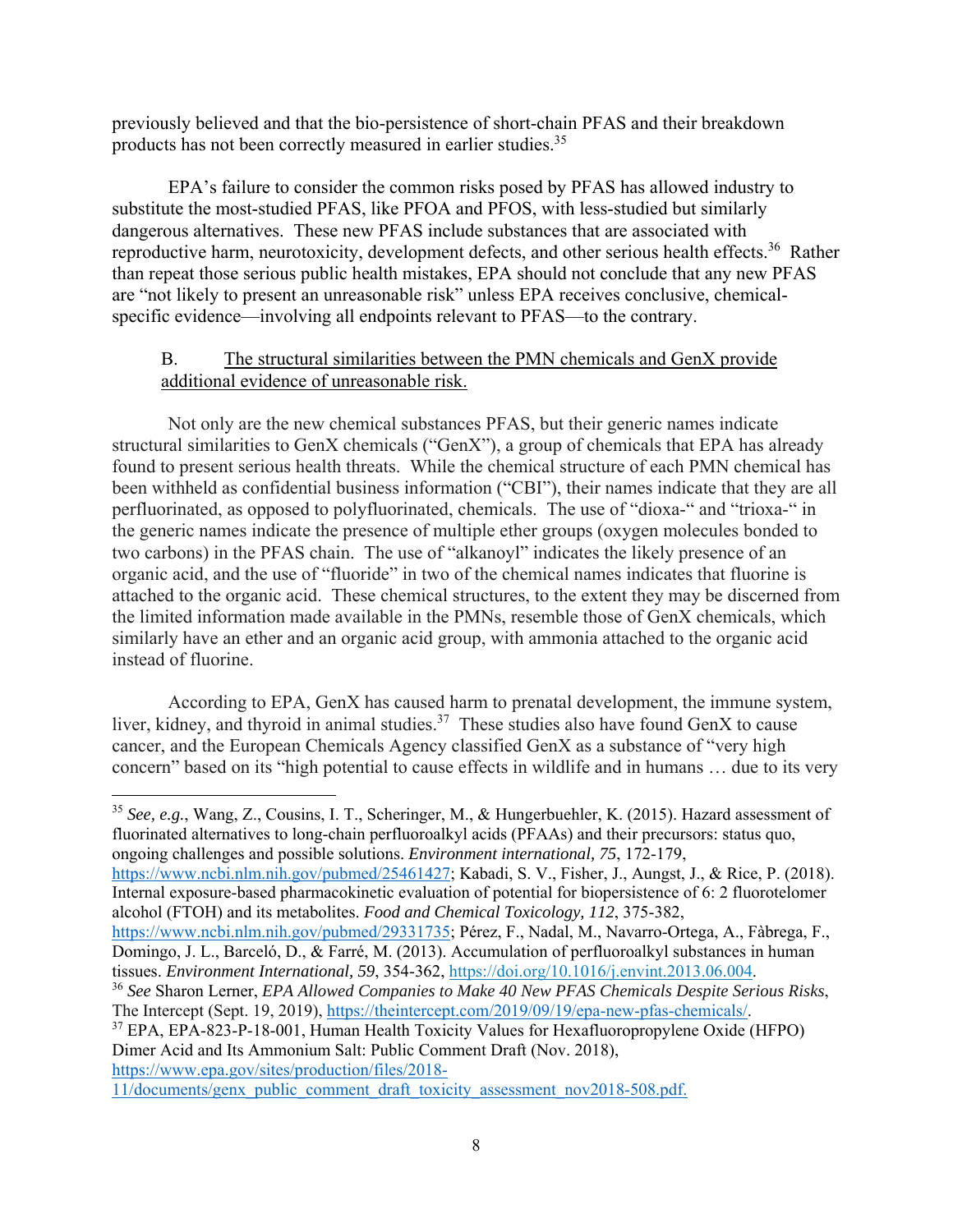high persistence, mobility in water, potential for long-range transport, accumulation in plants[,] and observed effects on human health and the environment."38 Because EPA approved the GenX PMN without adequate controls, GenX has been detected in the Cape Fear River and in public drinking water wells. Particularly given the lack of testing data on the PMN chemicals, the structural similarities to GenX provide an independent basis to find that they present or may present unreasonable risk.

# C. For two of the new chemicals, the limited information provided in the PMN submissions establishes a strong likelihood of unreasonable risk.

In addition to the presumption of risk from PFAS, the limited information available for at least two of the PMN chemicals further precludes a "not likely" finding. The limited health hazard information submitted to EPA for P-19-0138 and P-19-0139, and available on ChemView, raises significant concerns regarding the safety of these substances, as detailed below.

# 1. *Safety Data Sheets indicate severe hazards.*

The PMN submissions for both substances include heavily-redacted chemical Safety Data Sheets ("SDS"), which indicate the chemicals' Hazardous Materials Identification System IV (HMIS IV) health rating.<sup>39</sup> The rating system is intended to inform employers and workers about hazards of chemicals in the workplace under normal conditions of use, and covers both acute and chronic health hazards.

- P-19-0138 was rated as a 3 out of 4 on the HMIS IV scale. A HMIS IV health rating of 3 characterizes chemicals "that are likely to cause major injury unless prompt action is taken and/or medical treatment is given. This includes 'suspect' or 'potential' carcinogens, chemicals that are severely irritating and/or corrosive to the skin, and chemicals that are corrosive to the eye or cause irreversible eye damage."40
- P-19-0139 was rated as a maximum 4 out of 4 on the HMIS IV scale, representing a "severe health hazard." A HMIS IV rating of 4 characterizes chemicals that "may cause life-threatening, permanent, or major injury from a

 $39$  The Hazardous Materials Identification System (HMIS) is a voluntary hazard rating scheme developed by American Coating Association (ACA) to help employers comply with workplace labeling requirements of the U.S. Occupational Safety and Health Administration's (OSHA) revised Hazard Communication Standard (HCS). *See* Am. Coatings Ass'n., *HMIS®*,

https://www.paint.org/advocacy/occupational-health-and-safety/hmis/ (last visited Oct. 4, 2019). For convenience, a copy of the HMIS rating system criteria is attached hereto as **Exhibit D.**

<sup>&</sup>lt;sup>38</sup> Press Release, Eur. Chems. Agency, MSC Unanimously Agrees that HFPO-DA Is a Substance of Very High Concern (June 27, 2019), https://echa.europa.eu/fr/-/msc-unanimously-agrees-that-hfpo-da-is-asubstance-of-very-high-concern.

<sup>40</sup> *See* Nat'l Inst. of Envtl. Health Scis., Hazardous Materials Identification System HMIS, at 3, https://tools.niehs.nih.gov/wetp/public/Course\_download2.cfm?tranid=1483 (last visited Oct. 4, 2019).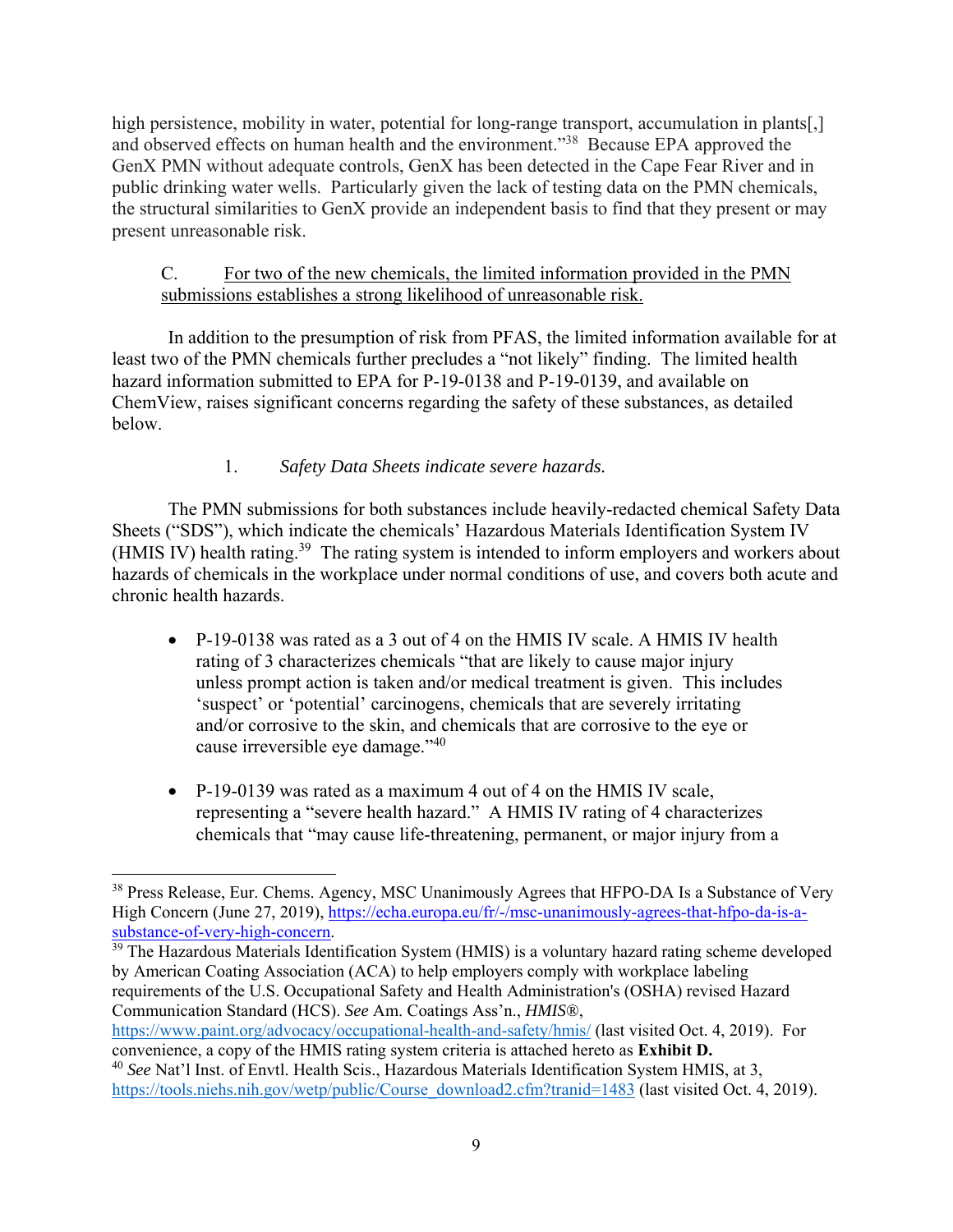single exposure or repeated exposures. Irreversible injury may result from brief contact. This includes carcinogens, reproductive toxins, and chemicals that are respiratory sensitizers."<sup>41</sup>

The chemical SDSs also indicate that the National Fire Protection Association 704 health hazard ratings for both chemicals are the highest possible, rated at 4 out of 4.<sup>42</sup> Given the health hazard information contained in the SDS documents, the known persistence, mobility, and bioaccumulative nature of PFAS chemicals, and therefore the fact that some human and/or ecological exposure is reasonably foreseen, EPA cannot make a "not likely" finding for P-19- 0138 and P-19-0139.

## 2. *Safety Data Sheets include acute toxicity warnings based on limited studies.*

The SDS for P-19-0138 indicates that the chemical is "fatal if inhaled," citing a 4-hour inhalation exposure study from 1974. The acute lethal concentration was estimated to be equivalent to 234.7 ppm, which the study concluded was "considered moderately toxic."

The SDS for P-19-0139 indicates that the substance is "toxic if swallowed" and "fatal if inhaled." These findings reference an acute oral toxicity estimate of 167 mg/kg (LD50) based on OECD Test Guideline 401 testing methodology, and an acute inhalation toxicity estimate of 62 ppm (LC50, 4-hour exposure) based on OECD Test Guideline 403 testing methodology. We note that the supporting test data for these estimates were *not included* with the PMN submission for P-19-0139. According to EPA's "Low-Concern Criteria for Human Health and Environmental Fate and Effects," an oral LD50 of 167 mg/kg falls within the **"High"** hazard threshold for human health ( $>50-300$  mg/kg acute mammalian toxicity).<sup>43</sup> Because the molecular weight of P-19-0139 is not publicly available, it is not possible to compare the acute inhalation toxicity value with EPA's human health criteria.

The limited toxicity information on P-19-0138 and P-19-0139 suggests that the chemicals pose potentially significant, and even fatal, adverse health risks. Because ingestion and inhalation are listed as potential routes of exposure on the substances' SDSs, EPA cannot reasonably make an affirmative "not likely" finding based on this information alone. We also urge EPA to classify the SDS' acute inhalation toxicity estimates for the two substances by comparing them to the agency's criteria for acute inhalation toxicity.

D. EPA does not have sufficient data to support a not likely finding.

<sup>&</sup>lt;sup>41</sup> *Id*.  $\frac{1}{2}$  The purpose of the NFPA704 standard is to "address the health, flammability, instability, and related hazards that are presented by short-term, acute exposure to a material under conditions of fire, spill, or similar emergencies." *See* Nat'l Fire Prot. Ass'n, *NFPA 704: Standard System for the Identification of the Hazards of Materials for Emergency Response* (2017), https://www.nfpa.org/codes-and-standards/allcodes-and-standards/list-of-codes-and-standards/detail?code=704. 43 *Id.*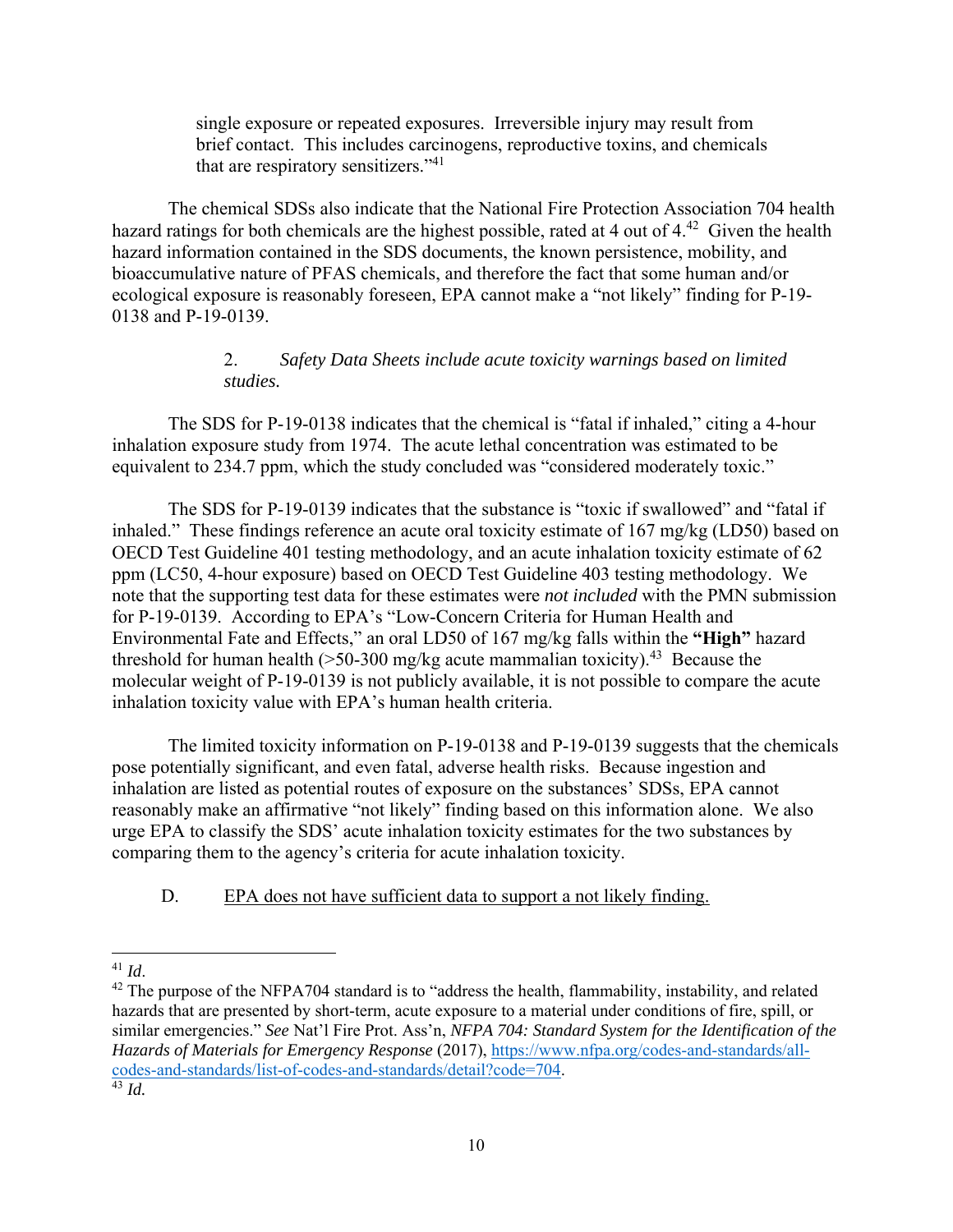### 1. *The PMN submission lacks test data and information for health endpoints known to be sensitive to PFAS.*

Extensive research has identified human health endpoints that are sensitive to exposure to PFAS chemicals. As described above, ATSDR's 2018 Draft Toxicological Profile for Perfluoroalkyls found associated adverse developmental and reproductive health effects from exposure to nearly all of the fourteen PFAS studied.<sup>44</sup> Animal studies have demonstrated that many PFAS induce hepatoxicity (showing effects on endpoints such as liver weight and fatty acid β-oxidation activity), immunotoxicity, and cancer.45 Both short-chain and long-chain PFAS are toxic to the liver, thyroid, and other organs.46

The limited test information available for the three PMN chemicals, however, does not address these health effects associated with PFAS exposure. The test data available for P-19- 0138 and P-19-0139 appear to only address acute toxicity. The PMN submissions for P-19-0140 only includes one acute toxicity study and one mutagenicity study, with additional ocular irritation and skin sensitization information. Without assessing health data specifically for the well-studied PFAS toxicity endpoints, EPA does not have enough evidence to make an affirmative finding that the PMN PFAS are not likely to present an unreasonable risk.

### 2. *The submitter for P-19-0139 failed to include acute oral and inhalation toxicity studies with PMN submission.*

Under TSCA section 5, any person submitting a PMN for review is legally obligated to also submit any "information in the possession or control of the person giving such notice which are related to the effect of any manufacture, processing, distribution in commerce, use, or disposal of such substance... on health or the environment."<sup>47</sup> The premanufacture notice shall include "all existing information concerning the environmental and health effects" of the substance,<sup>48</sup> pursuant to TSCA sections  $5(d)(1)(A)$  and  $8(a)(2)$ , "insofar as known to the person submitting the notice or insofar as reasonably ascertainable.<sup>349</sup> EPA's TSCA regulations also state that "each [PMN] must contain all test data in the submitter's possession or control which are related to the effects on health or the environment of any manufacture, processing, distribution in commerce, use, or disposal of the new chemical substance or any mixture or article containing the new chemical substance, or any combination of such activities."<sup>50</sup>

In apparent violation of these requirements, the ChemView file for P-19-0139 contains no health and safety studies, despite the fact that studies of acute oral toxicity and acute

<sup>&</sup>lt;sup>44</sup> ATSDR Toxicological Profile at 5–6.

<sup>45</sup> *Id.* at 6–15.

<sup>46</sup> Cheryl Hogue, *Short-Chain and Long-Chain PFAS Show Similar Toxicity, US National Toxicology Program Says*, Chem. & Eng'g News (Aug. 24, 2019), https://cen.acs.org/environment/persistentpollutants/Short-chain-long-chain-PFAS/97/i33.

 $47$  15 U.S.C. § 2604(d)(1)(B).

<sup>48</sup> *Id.* § 2607(a)(2)(E).

 $^{49}$  *Id.* § 2604(d)(1)(A).

 $50$  40 C.F.R. § 720.50(a).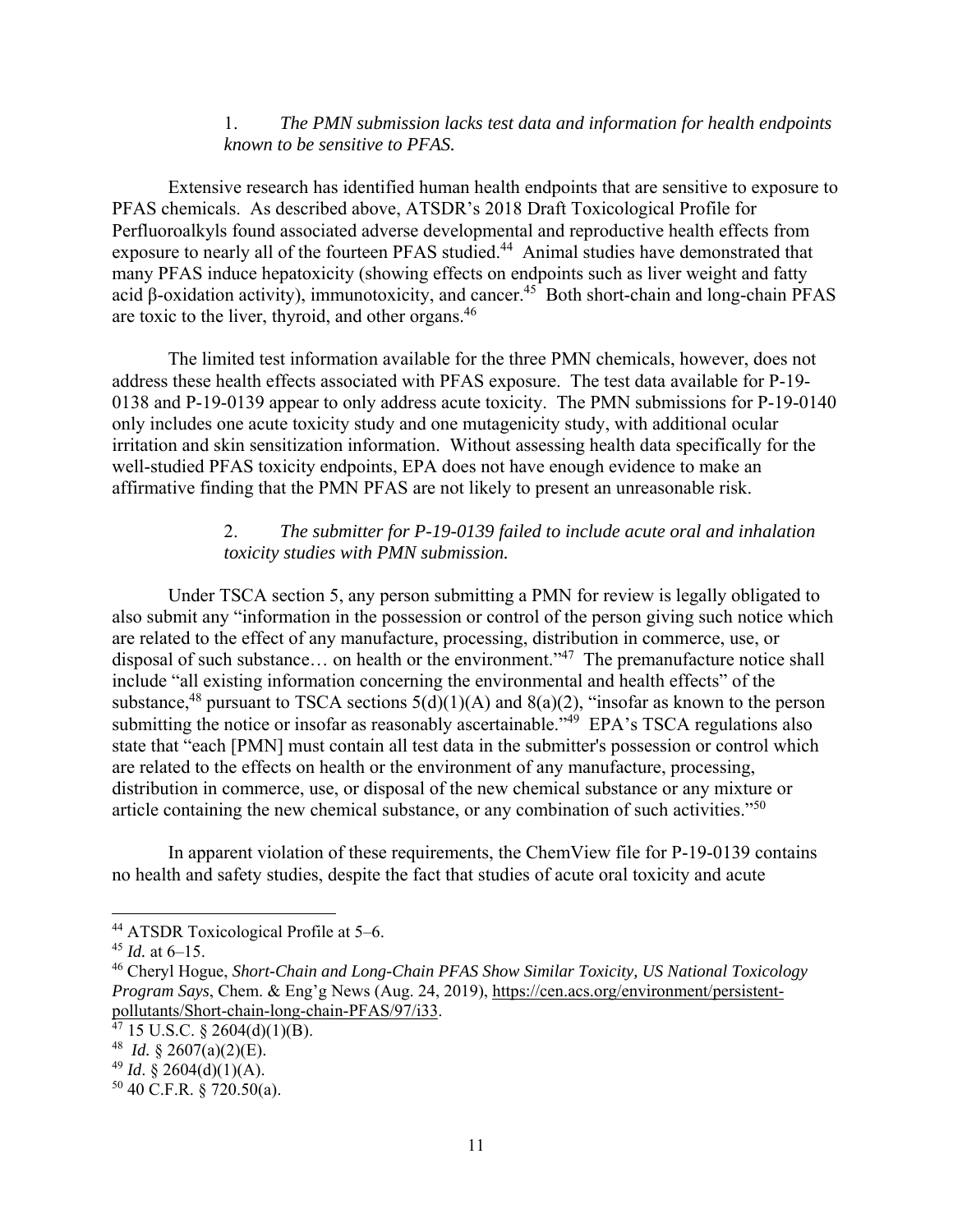inhalation toxicity are referenced in the unredacted portions of the chemical's SDS. Moreover, in the primary PMN form for P-19-0139, the PMN submitter marked that it did not submit any test data regarding environmental fate, health effects, or environmental effects.<sup>51</sup> However, the unredacted portion of P-19-0139's SDS indicates that the substance is "toxic if swallowed" and "fatal if inhaled." **The test information supporting these toxicity estimates appears not to have been submitted along with the PMN notice.** These referenced studies are test data and cannot be withheld as confidential under TSCA section 14.

We note that the acute lethal concentration by inhalation at 62 ppm (LD50) for P-19-0139 is nearly four times lower – and thus more concerning – than that of P-19-0138 (235 ppm), for which the associated inhalation toxicity study is available. EPA cannot make a determination that the chemical is unlikely to pose an unreasonable risk in the absence of these crucial health data. EPA must demand the production of those studies, immediately publish them on ChemView, provide an opportunity for the public to review and comment on them, and withhold a final determination on this PMN until after that comment period is closed.

## 3. *EPA lacks sufficient data on the PMN chemicals' ecotoxicity.*

EPA has the legal obligation to evaluate whether a new chemical presents an unreasonable risk of injury to the environment, in addition to human health. It cannot do so in absence of ecotoxicity information. The SDSs for both P-19-0138 and P-19-0139 indicate that "toxic effects cannot be excluded" for acute and chronic aquatic toxicity, yet no studies or test data relevant to this statement were submitted for either chemical. There are no data available for persistence, degradability, bioaccumulative potential, or mobility in soil for these two chemicals. For substance P-19-0140, the 48-hour acute toxicity test with *Daphnia* determined that the lowest concentration causing 100% immobility was 10 mg/L. As with the health data, we urge EPA to compare the toxicity estimates against the agency's hazard classification criteria to characterize the extent of hazard.

## 4. *EPA lacks sufficient data on the PMN chemicals' exposures and releases.*

Based on the publicly available PMN submissions, it does not appear that the submitter provided any studies or supporting data measuring or estimating exposures to or releases of the PMN chemicals. Moreover, all of the descriptions of exposure and releases in the PMN forms themselves are redacted as CBI. Exposure and release information is a critical component of any PMN review, but particularly for chemicals such as PFAS where even small exposures and releases can be persistent in the environment and accumulate in living organisms, resulting in lasting harm. The SDSs for all three chemicals indicate that "likely routes of exposure" include inhalation, skin contact, ingestion, and eye contact. The acute oral toxicity study submitted for P-19-0140 specifically states that the "oral route was selected as it is a possible route of human exposure during manufacture, handling or use of the test item." However, no further information was provided about expected exposure concentrations or release amounts.

<sup>&</sup>lt;sup>51</sup> Sanitized PMN for P-19-0139 at 2.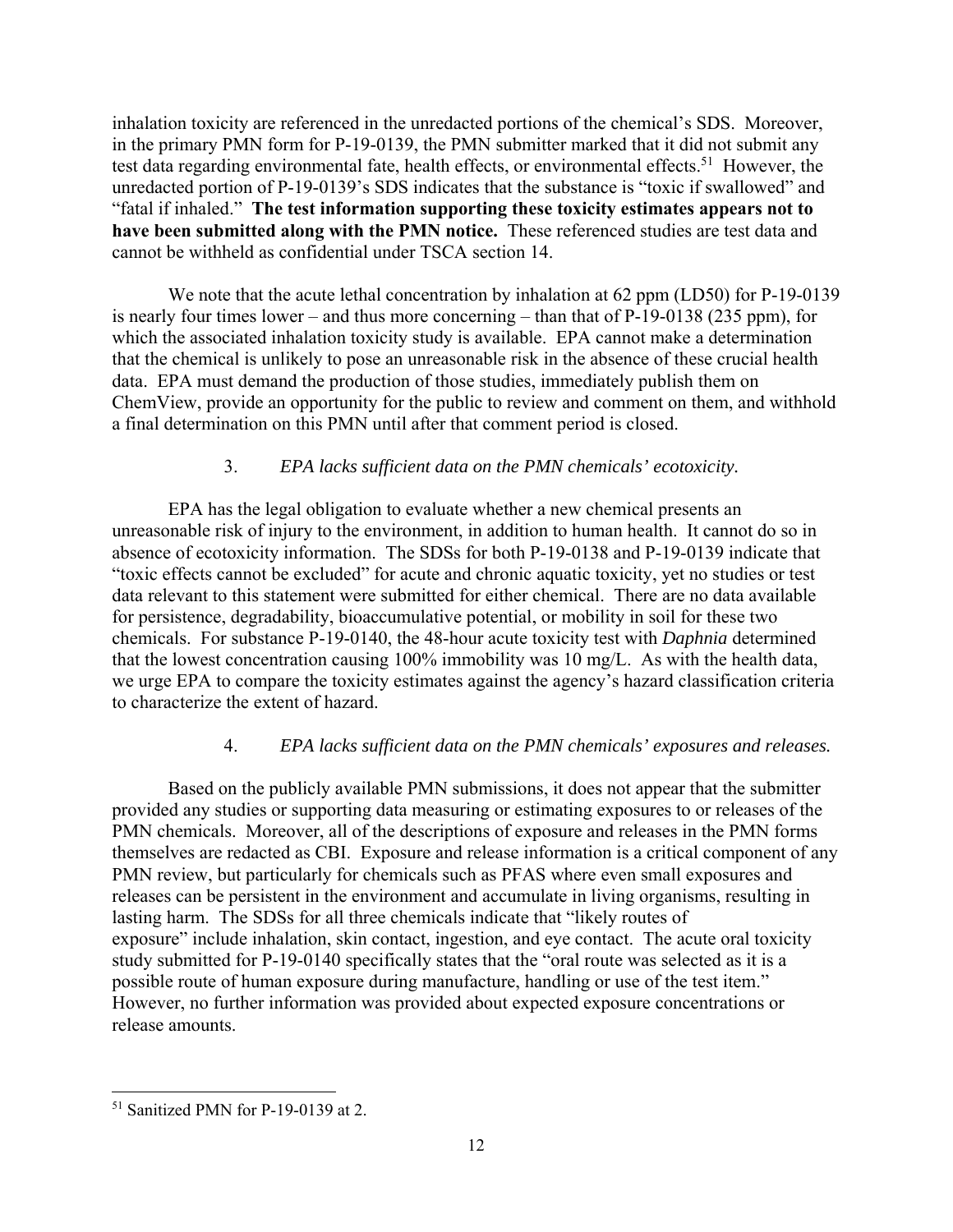To the extent that release and exposure data are available, they cannot be withheld as CBI, as section 14 of TSCA provides that health and safety studies—a term the statute defines broadly to include, for example "studies of occupational exposure to a chemical substance"—are "not protected from disclosure."52 If such information exists but has not been submitted, EPA must demand it.

## 5. *EPA cannot assume that an identified use as an intermediate results in negligible release or exposure.*

The use identified for each of the PFAS PMN substances is exceedingly generic: "intermediate." For a number of reasons, use as an intermediate should *not* lead to an assumption of low exposure in the absence of strong evidence.

First, the chemical may remain in downstream reaction products or in the final product as a residual due, for example, to incomplete reactions.<sup>53</sup> These residuals can be present in significant amounts in certain cases and there can be variation in the extent to which they are present over time, in different batches, or among different producers and processors. This variability should also be considered when evaluating potential risk.

In addition, intermediates must still be manufactured as well as typically stored, transferred, or distributed, all of which are activities that can lead to exposures – including to workers, whom TSCA expressly identifies as a "potential exposed or susceptible subpopulation."

Moreover, even if the primary use of a certain chemical is as an intermediate, there are often other uses of such chemicals, especially if the producer makes them commercially available to other entities. It is therefore reasonably foreseen that these PMN chemicals will have uses other than as an intermediate, likely resulting in greater exposure and harm to health and the environment. It is notable that many PFAS previously approved as "intermediates" –

  $52$  15 U.S.C. §§ 2602(8), 2613(b)(2).

<sup>53</sup> *See e.g.*, Cal. Dep't of Toxic Substances Control, Safer Consumer Products Regulations – Listing Spray Polyurethane Foam Systems With Unreacted Methylene Diphenyl Diisocyanates as a Priority Product: Initial Statement of Reasons (Mar. 2017), https://dtsc.ca.gov/wp-

content/uploads/sites/31/2018/07/SPF\_ISOR.pdf; Am. Coatings Ass'n, Comment on the Designation of PV29 for TSCA Risk Evaluation, at 2 (Mar. 15, 2017), https://www.regulations.gov/document?D=EPA-HQ-OPPT-2016-0725-0008.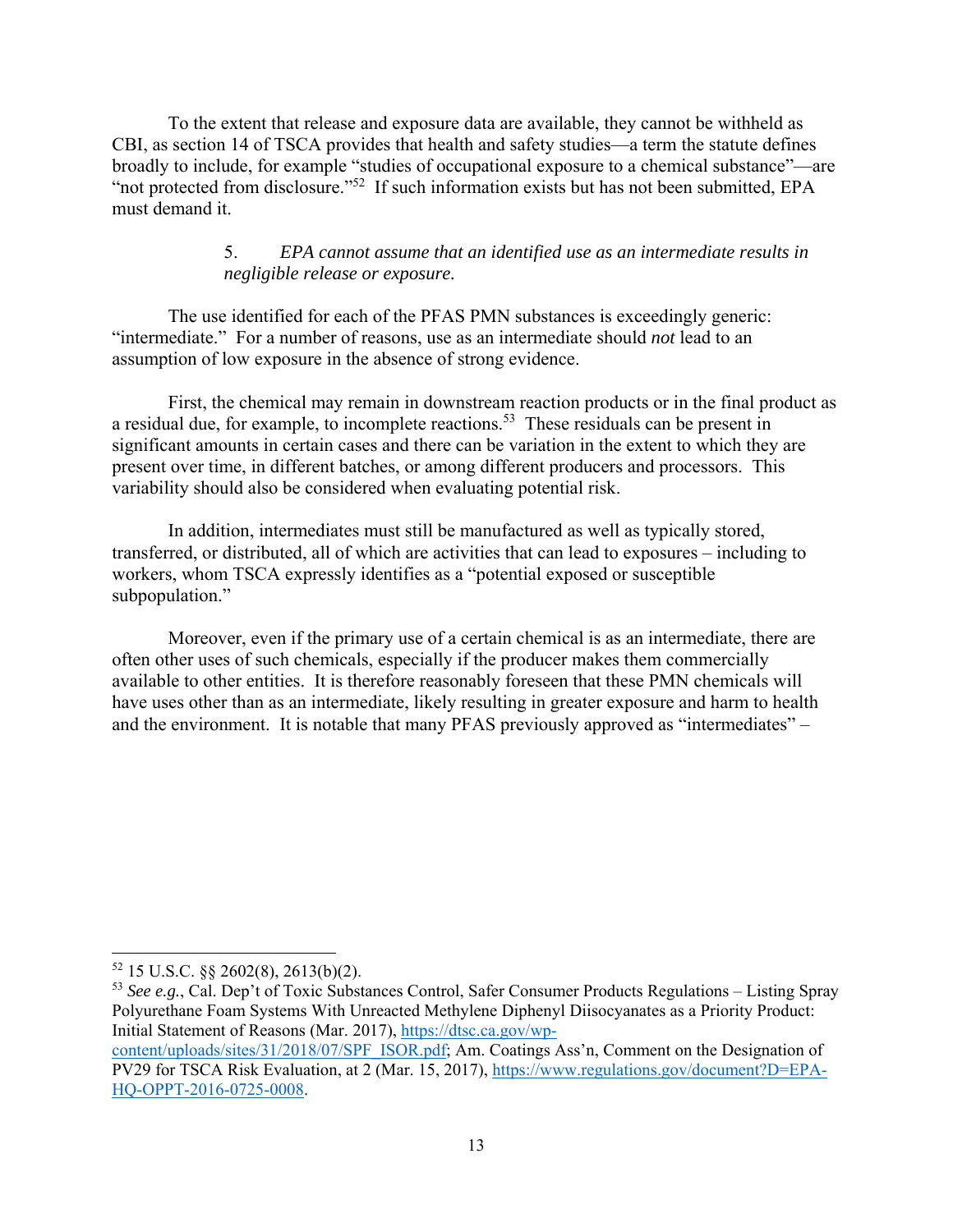including GenX and a by-product of a Nafion intermediate<sup>54</sup> – have since been released and detected in the environment and in human blood.<sup>55</sup>

Finally, while companies often claim that intermediate chemicals are handled exclusively in "closed systems," this term is often loosely used and needs to be rigorously defined and supported by clear evidence establishing the absence of possible exposures and releases. At a minimum, worker exposures should be assumed barring evidence to the contrary.

## 6. *EPA must conduct additional testing of the PMN substances pursuant to the Agency's PBT policy.*

 As described above, many PFAS chemicals share persistent, bioaccumulative, and toxic ("PBT") properties, and PFAS should be presumed to be PBT in the absence of strong evidence to the contrary.56 As such, the PMN chemicals should also be reviewed under EPA's PBT Policy, which calls for toxicity testing beyond that provided with the PMN submissions.<sup>57</sup>

EPA developed the PBT Policy in order to "alert[] potential PMN submitters to possible assessment or regulatory issues associated with PBT new chemicals review" and "provide[] a vehicle by which the Agency may gauge the flow of PBT chemical substances through the TSCA New Chemicals Program …"58 Of particular relevance is tier 3 of the PBT Policy, which states that: "[h]uman health hazards should be determined in the combined repeated dose oral toxicity with the reproductive/developmental toxicity screening test …"59 The PBT policy further states, "tier 3 testing will normally be required" if the "measured biodegradation half-life is  $> 60$  days and measured BCF is  $> 1,000$ ."<sup>60</sup>

The PMN chemicals should be subject to tier 3 testing requirements. PFAS substances routinely persist in the environment for years or decades, with environmental half-lives far

<sup>54</sup> Nafion by-product 2 (CAS 749836-20-2) is a byproduct of Nafion copolymer precursor (CAS 4089-58- 1), which is listed on the TSCA Inventory and is reported by Chemours on the 2016 Chemical Data Reporting as an intermediate. Nafion by-product 2 has been detected in the Cape Fear River, and in 99% of tested blood samples of North Carolina residents. *See* Strynar, M., Dagnino, S., McMahen, R., Liang, S., Lindstrom, A., Andersen, E., ... & Ball, C. (2015). Identification of novel perfluoroalkyl ether carboxylic acids (PFECAs) and sulfonic acids (PFESAs) in natural waters using accurate mass time-offlight mass spectrometry (TOFMS). *Environmental Science & Technology*, *49*(19), 11622-11630, https://pubs.acs.org/doi/abs/10.1021/acs.est.5b01215; https://cen.acs.org/environment/persistent-<br>pollutants/hunt-GenX-chemicals-people/97/i14

<sup>&</sup>lt;sup>55</sup> Sun, M., Arevalo, E., Strynar, M., Lindstrom, A., Richardson, M., Kearns, B., ... & Knappe, D. R. (2016). Legacy and emerging perfluoroalkyl substances are important drinking water contaminants in the Cape Fear River Watershed of North Carolina. *Environmental Science & Technology letters, 3*(12), 415- 419, https://pubs.acs.org/doi/full/10.1021/acs.estlett.6b00398.<br><sup>56</sup> See Point III.A infra.

<sup>&</sup>lt;sup>57</sup> Category for Persistent, Bioaccumulative, and Toxic New Chemical Substances, 64 Fed. Reg. 60,194-02 (Nov. 4, 1999).

<sup>58</sup> *Id.* at 60,196.

<sup>59</sup> *Id.* at 60,203.

<sup>60</sup> *Id.*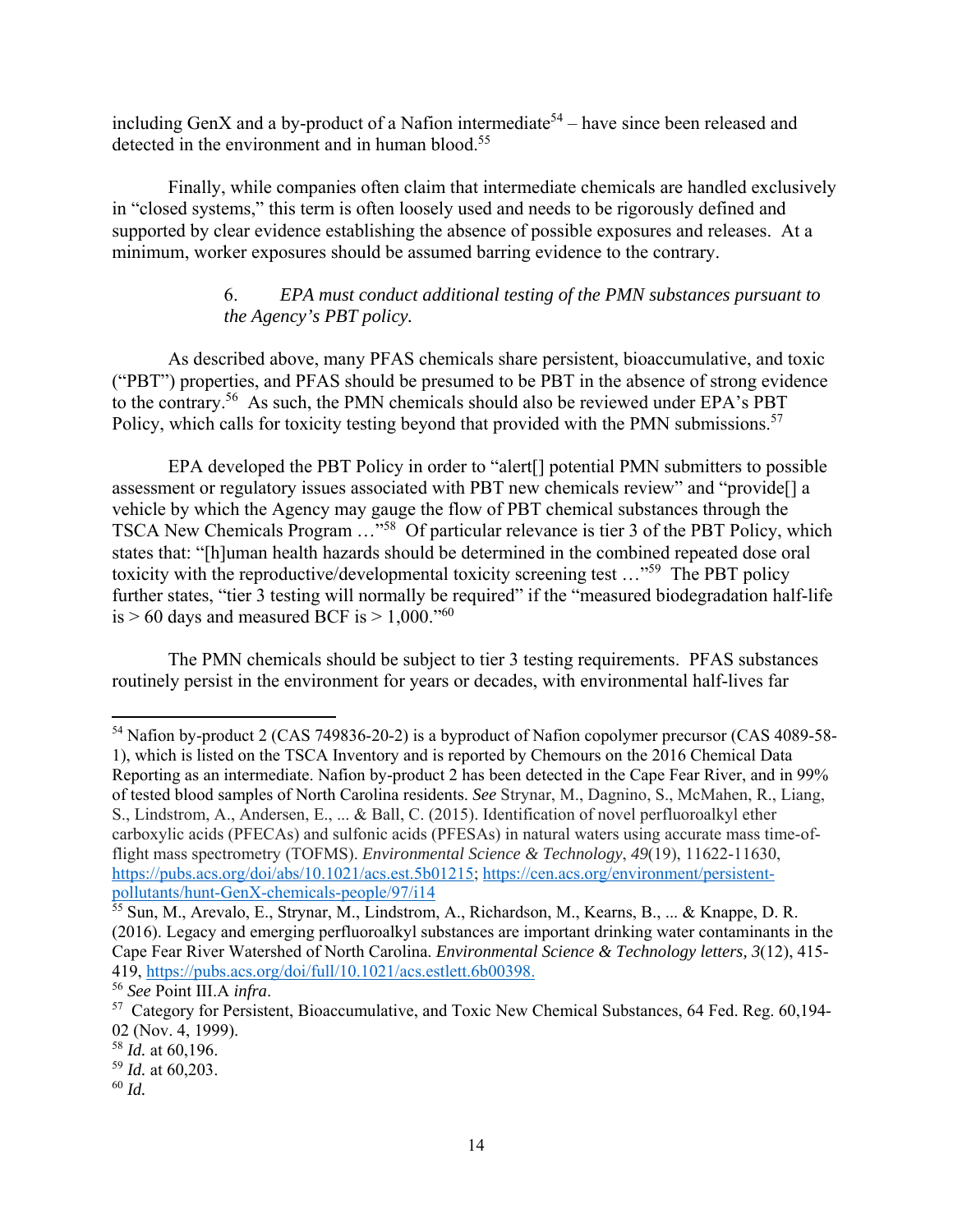longer than two months. According to Dr. Linda Birnbaum, former head of the National Institute of Environmental Health Sciences, "PFAS remain in the environment for so long that scientists are unable to estimate an environmental half-life."<sup>61</sup> While the PMN submissions do not provide a bioconcentration factor (BCF) or bioaccumulation factor (BAF), PFAS chemicals are known to bioaccumulate in the blood, which traditional BCFs and BAFs do not account for, as they assess accumulation of a chemical in fat tissue. A BCF or BAF is thus a poor measure of the potential bioaccumulation of PFAS chemicals.

Despite their PBT status, the PMN submitters have not provided the testing called for under EPA's PBT policy. EPA should require such testing and, consistent with the PBT Policy, should also impose a "ban on commercial production until data are submitted which allow the Agency to determine that the level of risk can be appropriately addressed by less restrictive measures."62 Past experience demonstrates that once PFAS chemicals enter commerce and are released to the environment, they are often highly toxic, mobile, and difficult to treat or remediate. EPA should thus exercise its TSCA authority and follow its own policy to prohibit production until sufficient data has been submitted to fully evaluate the risks posed by the PMN chemicals.

## **IV. EPA has unlawfully redacted and withheld information about the PMN chemicals.**

TSCA requires EPA to make PMN submissions and supporting studies publicly available for review and comment. As acknowledged by EPA, "public participation [in the PMN review process] cannot be effective unless meaningful information is made available to interested persons."63 For the PMN chemicals, however, EPA has failed to provide the information required by TSCA and EPA's implementing regulations, leaving the public unable to fully evaluate them.

# A. The Federal Register notice does not comply with TSCA's publication deadlines or notice requirements.

TSCA mandates that: "not later than five days (excluding Saturdays, Sundays and legal holidays) after the date of the receipt of a [PMN] ..., [EPA] shall publish in the Federal Register a notice which—

> (A) identifies the chemical substance for which notice or information has been received;

(B) lists the uses of such substance identified in the notice; and

(C) in the case of the receipt of information under subsection (b), describes the nature of the tests performed on such substance and any information which was

<sup>61</sup> Kelly Lenox, Nat'l Inst. of Envtl. Health Scis., *PFAS in the Spotlight Across the Globe*, Envtl. Factor (Oct. 2018), https://factor.niehs.nih.gov/2018/10/feature/1-feature-pfas/index.htm.

 $62$  64 Fed. Reg. 60,203.

<sup>&</sup>lt;sup>63</sup> Premanufacture Notice Requirements and Review Procedures, 48 Fed. Reg. 21,722, 21,737 (May 13, 1983)*.*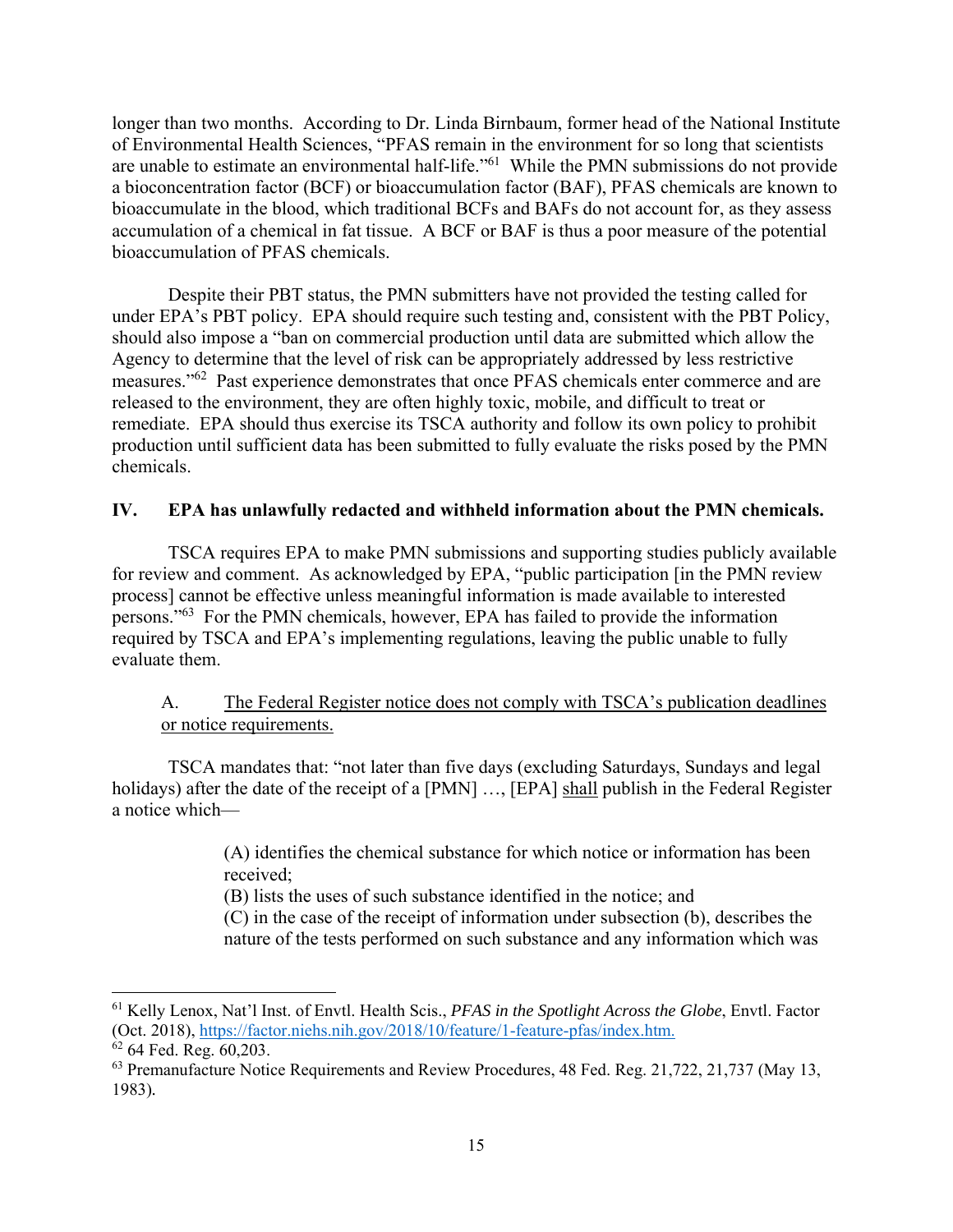developed pursuant to subsection (b) or a rule, order, or consent agreement under [section 4]."<sup>64</sup>

Thus, when a person submits a PMN for a chemical substance pursuant to 15 U.S.C. § 2604(a), EPA "shall" publish notice of receipt of the PMN in the Federal Register within five business days and the notice of receipt "shall…describe[]" certain tests submitted with the PMN.<sup>65</sup> Here EPA should have published the notice of receipt for these PMNs no later than August 5, 2019, but EPA only published those notices on September 5, 2019—a month late.<sup>66</sup>

This lapse in time is significant. EPA is given only 90 days to review new chemical notices; therefore, by the time EPA has published notice of receipt in the Federal Register and the public is given an opportunity to comment, EPA's evaluation of the chemical substance may well be almost over. The significance of the timing is illustrated well by these three PMNs. According to EPA's statistics page, all three chemicals are in the *final* risk characterization stage, meaning EPA is about to make its final determination.<sup>67</sup> Compounding the effects of this delay, EPA still has not published sufficient information for the public to adequately review and comment on the PMN chemicals.<sup>68</sup>

In addition, the notices failed to list the test data received with the PMNs, in violation of EPA's duties under TSCA section 5(d)(2)(C) and 40 C.F.R. § 720.70(b)(3). Specifically, a PMN submitter must include in the PMN "all test data in the submitter's possession or control" relating to the health and environmental effects of the new chemical.<sup>69</sup> In the notice of receipt for the PMN in the Federal Register, EPA must publish "a list" of all such test data submitted with the PMN.<sup>70</sup> In addition, for information submitted with the PMN pursuant to section 5(b), the notice of receipt must also "describe[] the nature of the tests performed…and any information which was developed."<sup>71</sup>

When EPA belatedly published the notices of receipt of these three PMNs in the Federal Register,<sup>72</sup> the agency did not publish a list or descriptions of the test data submitted with the PMNs, despite the fact that the PMN must include such test data to the extent it exists.<sup>73</sup> In the absence of such information, the public cannot determine what data EPA has on the PMN substances and what human health or environmental endpoints remain unstudied.

 $64$  15 U.S.C. § 2604(d)(2) (emphasis added).

 $65$  *Id.* § 2604(d)(2).

<sup>66</sup> *See* Certain New Chemicals; Receipt and Status Information for July 2019, 84 Fed. Reg. 46,723, 46,730 (Sept. 5, 2019).

<sup>67</sup> EPA, *Active New Chemical Cases in Risk Characterization Stage*, https://www.epa.gov/reviewing-newchemicals-under-toxic-substances-control-act-tsca/active-new-chemical-cases-risk-0 (last visited Oct. 1, 2019).<br><sup>68</sup> See Points IV.B-IV.E infra.

<sup>&</sup>lt;sup>69</sup> 40 C.F.R. § 720.50(a) (describing the test data that must be submitted); *see also* 15 U.S.C. §  $2604(d)(1)(B)$ .

 $70$  40 C.F.R. § 720.70(b)(3).

 $71$  15 U.S.C. § 2604(d)(2)(C).

<sup>72 84</sup> Fed. Reg. 46,730.

<sup>73</sup> *See* 40 C.F.R. § 720.50(a) (a PMN "must contain all test data in the submitter's possession or control").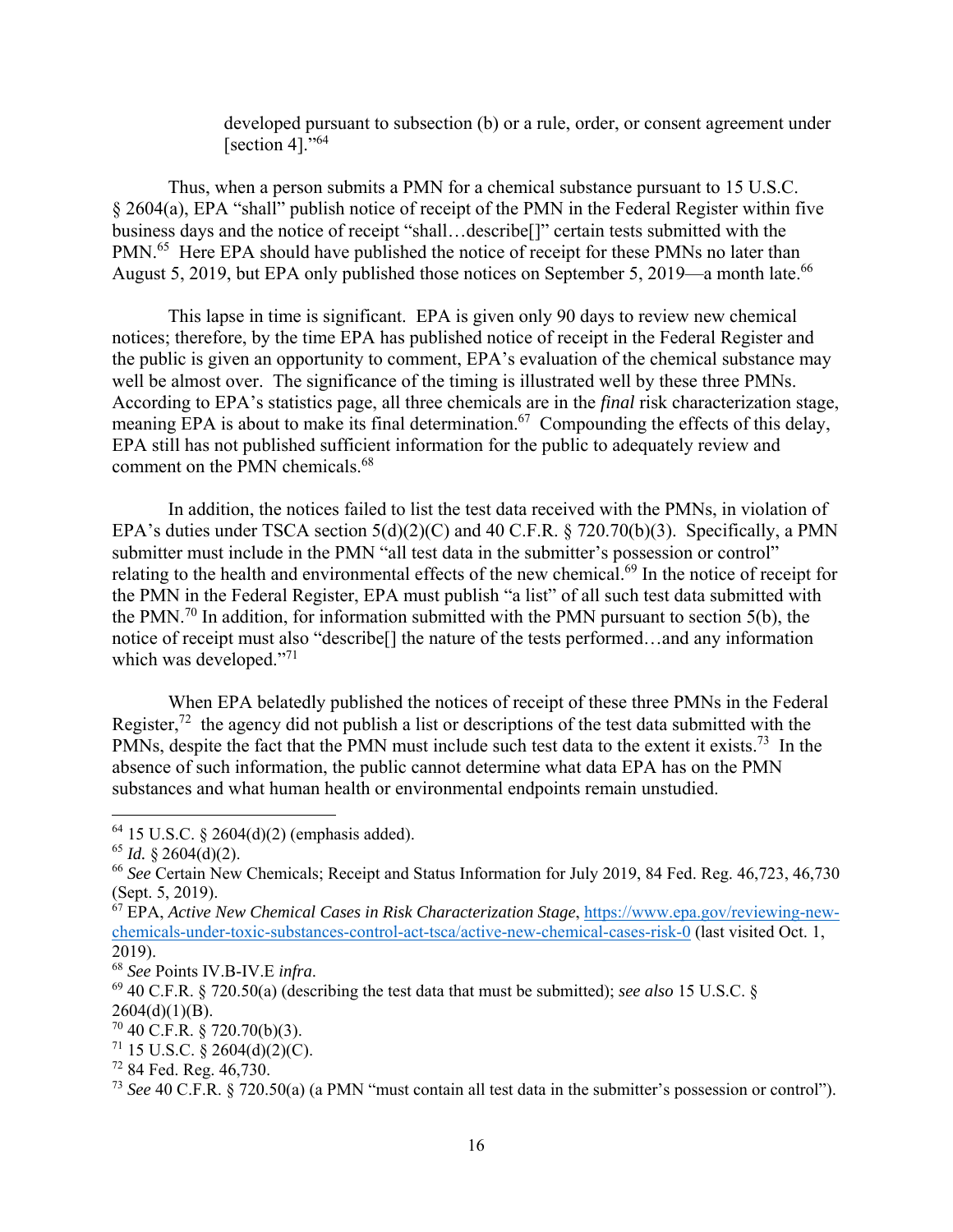# B. EPA has not made all of the health and safety studies referenced in the PMN submissions available for public review and comment.

TSCA mandates that a PMN "shall be made available…for examination by interested persons," subject to limited protections against the release of confidential information under TSCA section 14.74 To do so, EPA's implementing regulations require that EPA place "[a]ll information submitted with a [PMN], including any health and safety study and other supporting documentation" in a "public file for that [PMN]."<sup>75</sup> Then, EPA must make the PMN's public file available online and by request from the EPA Docket Center.76

As described above, the PMN submissions for P-19-0139 reference health and safety studies that have not yet been provided to EPA, much less made available in the public file. EPA must demand the submission of those studies, immediately publish them on ChemView, and provide an opportunity for the public to review and comment on them.

 Also as discussed above, there are also key human health and environmental endpoints for which EPA lacks adequate data. To review the risks posed by the PMN chemicals, EPA must demand additional testing. When such studies are received, they too must be made available online, with a corresponding opportunity to comment.

# C. The PMN public files available on ChemView are overly redacted in violation of TSCA section 14.

Much of the information that EPA has made available on ChemView, including the contents of the PMN forms and the SDS, is redacted as CBI**.** The redacted material, however, is not limited to CBI or authorized by TSCA. Instead, EPA has unlawfully withheld health and safety data and other information that must be disclosed under TSCA section 14.

# 1. *The publicly available files on ChemView redact health and safety information in violation of TSCA section 14(b)(2).*

TSCA section 14(b)(2) provides that health and safety information is information that EPA cannot conceal as confidential business information (with two narrow exceptions). In each of these public files, the documents EPA has made publicly available through ChemView redact extensive health and safety information in violation of TSCA section 14(b)(2). Specifically, for each PMN, the PMN indicates that the PMN submission included a lengthy document providing physical and chemical properties, but the public file contains only a single blank page instead of these documents. These physical and chemical property documents have been completely redacted. In addition, for each PMN, the PMN redacts all worker exposure information and the amount of the chemical released to the environment. Both types of data are health and safety information that cannot be concealed.

 $74$  15 U.S.C. § 2604(d) (emphasis added).

<sup>75 40</sup> C.F.R. § 720.95; *see also id.* § 720.3(kk).

<sup>76 40</sup> C.F.R. § 700.17(b)(1),(2); *id.* § 720.95.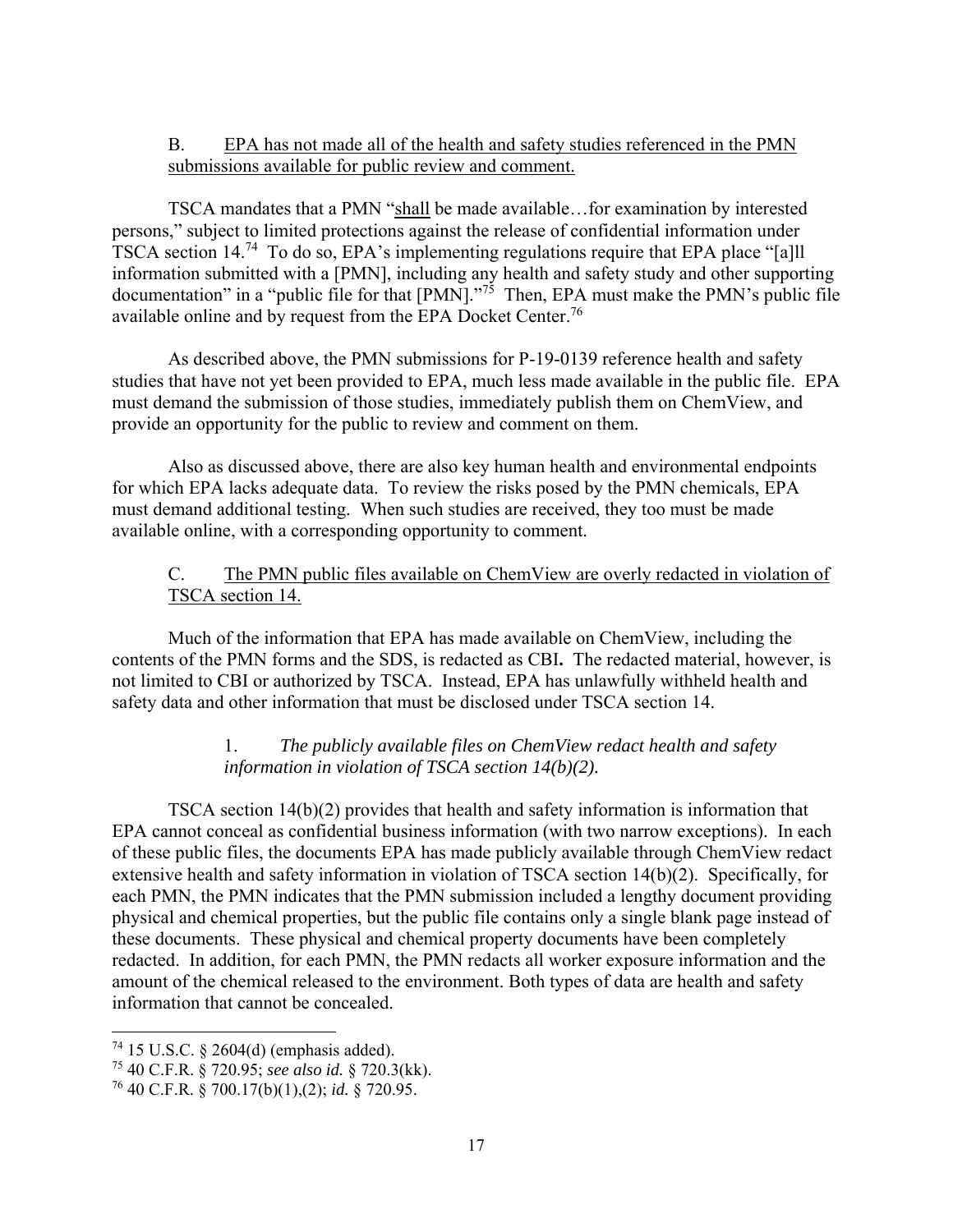Health and safety studies, and "any information" contained therein, are generally not confidential and thus not protected from disclosure.<sup>77</sup> Only in two narrowly defined circumstances can discrete information contained within a health and safety study be protected from disclosure. EPA is not authorized to disclose discrete "information" in a health and safety study that discloses: (1) "processes used in the manufacturing or processing of a chemical substance or mixture;" or (2) "in the case of a mixture, the portion of the mixture comprised by any of the chemical substances in the mixture."<sup>78</sup>

Nevertheless, EPA has allowed extensive redactions of health and safety information that do not meet the narrow exceptions to the disclosure requirements of TSCA section 14(b)(2). Specifically, EPA allowed the submitters to completely redact their documents on physical chemical properties, and EPA also allowed them to redact worker exposure information and the amount of the chemical released to the environment. All of this information falls within TSCA's capacious definition of health and safety study as "any study of any effect of a chemical substance or mixture on health or the environment or on both, including underlying information and epidemiological studies, studies of occupational exposure to a chemical substance or mixture, toxicological, clinical, and ecological studies of a chemical substance or mixture, and any test performed pursuant to this chapter."<sup>79</sup> EPA's own regulations clarify that health and safety studies include "studies of ... chemical and physical properties,"<sup>80</sup> so there can be no question that the physical and chemical properties reported for these chemicals are health and safety information. Health and safety studies also include "[a]ssessments of human and environmental exposure, including workplace exposure,"<sup>81</sup> and therefore EPA should be disclosing the worker exposure information and information on the amount of the chemical released to the environment.

This denial of information on potential health impacts of the new chemicals also impedes the public's ability to understand and meaningfully participate in EPA's decision-making process.<sup>82</sup> Even if EPA did not have a mandatory duty to proactively make these studies available under TSCA sections 5(d)(1) and 14(b)(2) (which it does), the agency is still required to reject such confidentiality claims and disclose the studies under section 14. Under Section 14(f)(2)(B), EPA must review the confidentiality claims supporting the redactions of health and safety studies if EPA "has a reasonable basis to believe that the information does not qualify for protection from disclosure under this section."83 As health and safety studies do not

<sup>77</sup> *See* 15 U.S.C. § 2613(b)(2) (TSCA's confidentiality protection "does not prohibit the disclosure of … any health and safety study which is submitted under this Act with respect to . . . any chemical substance or mixture . . . for which notification is required under section 2604…; and any information reported to, or otherwise obtained by, [EPA] from a health and safety study." (emphases added)).

<sup>78 15</sup> U.S.C. § 2613(b)(2); *see also* 40 C.F.R. § 720.90(a) (mandating disclosure of health and safety information unless otherwise protected).

 $79$  15 U.S.C. § 2602(8) (emphases added).

 $^{80}_{81}$  40 C.F.R. § 720.3(k),

<sup>81</sup> *Id*. 82 *See e.g. Am. Radio Relay League, Inc. v. F.C.C.*, 524 F.3d 227, 237 (D.C. Cir. 2008) ("It ... [is] a fairly obvious proposition that studies upon which an agency relies … must be made available … in order to afford interested persons meaningful notice and an opportunity for comment.").

 $83$  15 U.S.C. § 2613(f)(2)(B).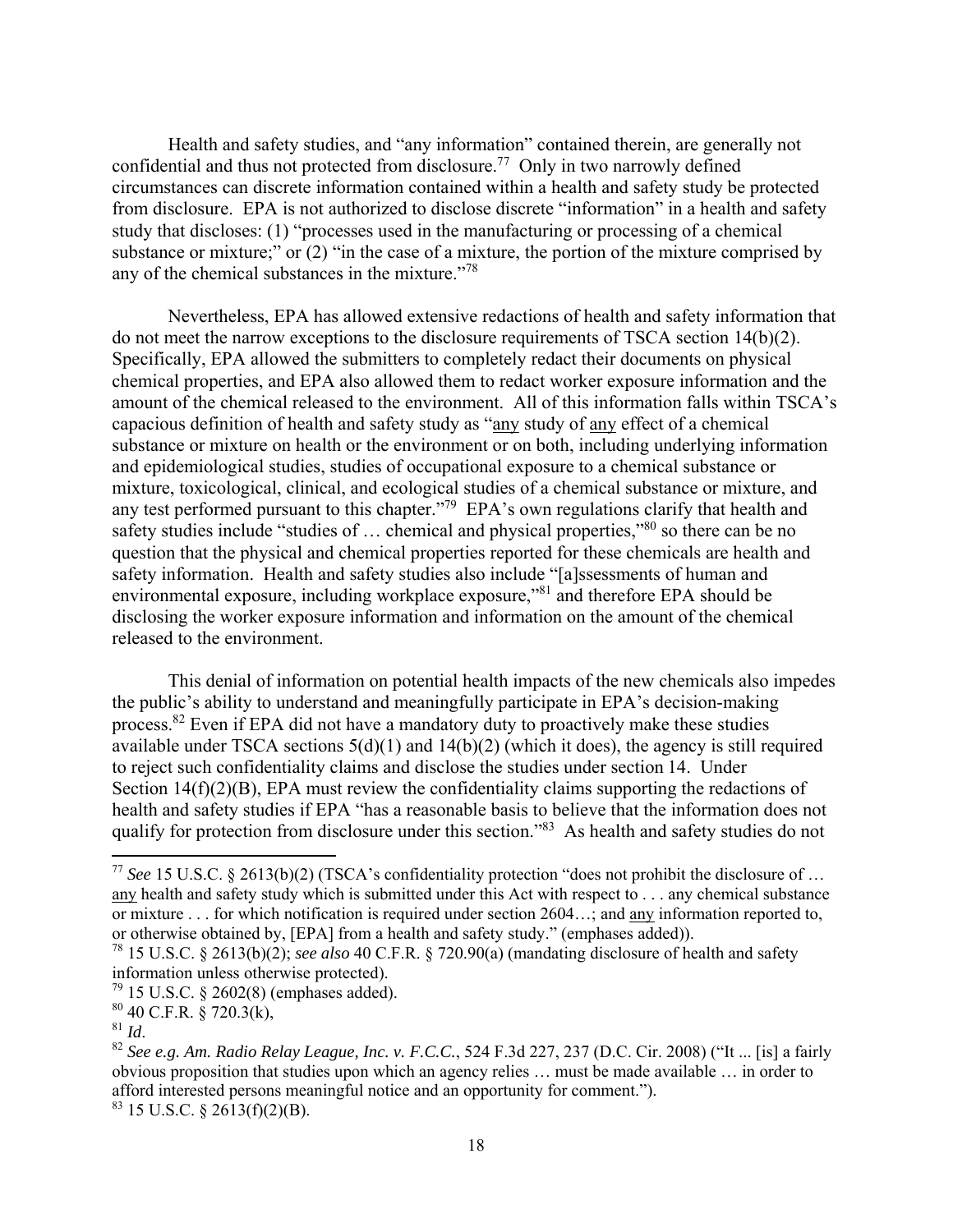qualify for protection under section 14(b)(2), EPA "shall" review and reject these confidentiality claims under Section 14(f)(2)(B). Failure to reject these confidentiality claims also violates Section 14(e)(1)(B)(ii)(II), which mandates that EPA cease protecting information once "the Administrator becomes aware that the information does not qualify for protection from disclosure."

### 2. *The redactions of the PMN chemicals' SDSs violate the requirements of TSCA section 14.*

For each of the PMN chemicals, EPA provides through ChemView a heavily redacted Safety Data Sheet. These redactions violate the requirements of TSCA section 14 because safety data sheets: (1) do not meet the requirements for confidentiality established in Section  $14(c)(1)(B)$ ; and (2) contain information from health and safety studies that cannot be withheld as confidential.

Pursuant to the Occupational Safety and Health Act, the manufacturer of a new chemical substance must develop a safety data sheet for the chemical if the chemical poses any "physical hazard" or "health hazard."<sup>84</sup> The safety data sheet must then be widely distributed, going to any "employer," meaning any person who operates a "business where chemicals are either used, distributed, or are produced for use or distribution, including a contractor or subcontractor*.* <sup>85</sup>In turn, these employers must make the safety data sheet readily accessible to all employees and to the employees' designated representatives, such as a union agent.<sup>86</sup> And the Emergency Planning and Community Right-to-Know Act requires "any facility which is required to prepare or have available a material safety data sheet" to submit those safety data sheets or the hazard information contained within them to the appropriate local emergency planning committee, the State emergency response commission, and the fire department.<sup>87</sup> In turn, that information must be "made available to the general public."<sup>88</sup>

Given the wide distribution required of safety data sheets, safety data sheets *per se* cannot satisfy the requirements for confidentiality under TSCA. A submitter cannot reasonably claim that it has "taken reasonable measures to protect the confidentiality" of the safety data sheet,  $89$ given that the safety data sheet must be shared with all companies that use, distribute, or process the chemical, all employees of said companies, and any designated representatives of said employees.<sup>90</sup> Given the breadth of individuals to whom the safety data sheet must be disclosed, the submitter also cannot reasonably certify that the safety data sheet "is not required to be disclosed or otherwise made available to the public under any other Federal law."<sup>91</sup>

 $88$  *Id.* § 11044(a).

<sup>84</sup> *See* 29 C.F.R. §§ 1910.1200(c), (g).

<sup>85</sup> *See* 29 C.F.R. §§ 1910.1200(c), (g).

<sup>86</sup> *Id.* §§ 1910.1200(g)(8), (11).

 $87$  42 U.S.C.  $\frac{$8,11021(a)}{a}$ .

 $89$  15 U.S.C. § 2613(c)(1)(B)(i).

 $90$  29 C.F.R. § 1910.1200(g).

 $91$  15 U.S.C. § 2613(c)(1)(B)(ii).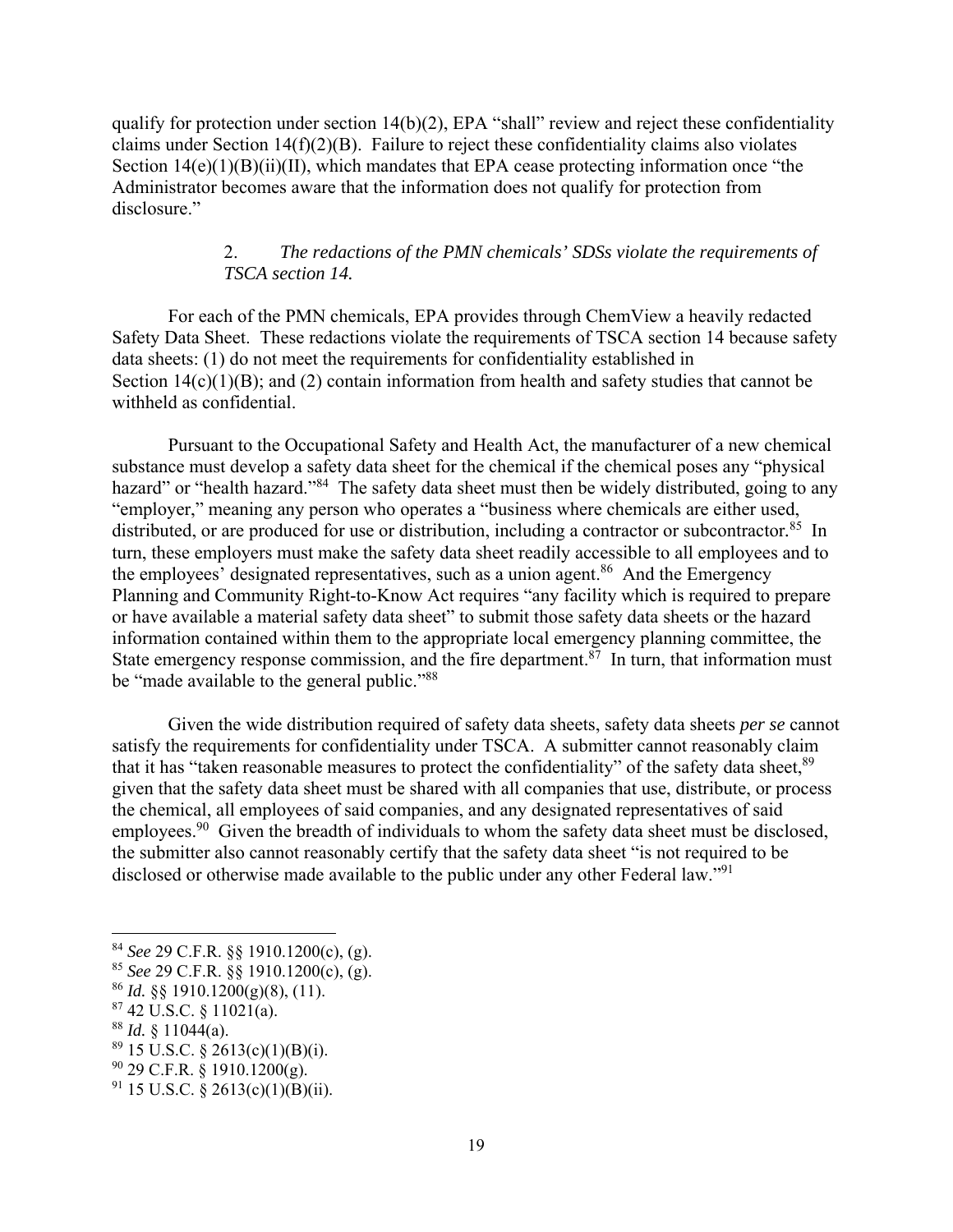Accordingly, because such information "is required to be made public under [another] provision of Federal law" EPA must disclose it as part of the public file for a PMN.<sup>92</sup>

These safety data sheets also include information from health and safety studies, e.g., physical and chemical property information,93 which cannot be withheld under 15 U.S.C. § 2613(b)(2), as explained above.

## 3. *The PMN submissions rely on inapplicable exemptions to CBI substantiation requirements.*

When a PMN submitter withholds information as CBI, TSCA requires the submitter to substantiate the basis for its confidentiality assertion.<sup>94</sup> This substantiation requirement is subject only to limited exceptions in section  $14(c)(2)$ .<sup>95</sup> Here, the PMN submissions invoke substantiation exemptions that are not provided in that section, depriving EPA of the information that it needs to review the CBI assertions.

In all three PMNs, information about the chemicals' impurities and byproducts has been withheld without substantiation. The PMN submissions assert that such information is exempt from substantiation under TSCA section 14(c)(2)(A), which covers "[s]pecific information describing the processes used in manufacture or processing of a chemical substance, mixture, or article."96 However, a list of impurities and byproducts is not a description of anything; it is merely an identification of other chemicals that may either be present in the PMN chemical or be created during its production. Even if a person could infer some information about the chemicals' manufacturing or processing from a list of impurities and byproducts, section 14(c)(2)(A) does not exempt all process-related information from substantiation. Instead, that section provides a narrow exemption for descriptions of "the processes used in manufacture or processing of a chemical substance, mixture, or article.<sup>"97</sup> As lists of impurities and byproducts do not fall within the scope of that statutory exemption, EPA must require substantiation for those CBI assertions.

The PMN submissions also assert that any pollution prevention information provided on the PMN is exempt from CBI substantiation as "specific information regarding the use, function, or application of a chemical substance or mixture in a process, mixture, or article."<sup>98</sup> This exemption is wholly inapplicable; pollution prevention information is not "specific information regarding the use, function, or application of a chemical substance," but rather describes "efforts to reduce or minimize potential risks associated with activities surrounding manufacturing,

 $92$  *Id.* § 2613(d)(8).

 $93$  29 C.F.R. § 1900.1200(g)(2).

 $94$  15 U.S.C. § 2613(c)(3).

<sup>&</sup>lt;sup>95</sup> *Id.* § 2613(c)(2).

 $96$  *Id.* § 2613(c)(2)(A).

<sup>97</sup> *Id.* 

<sup>98</sup> *Id.* § 2613(c)(2)(E).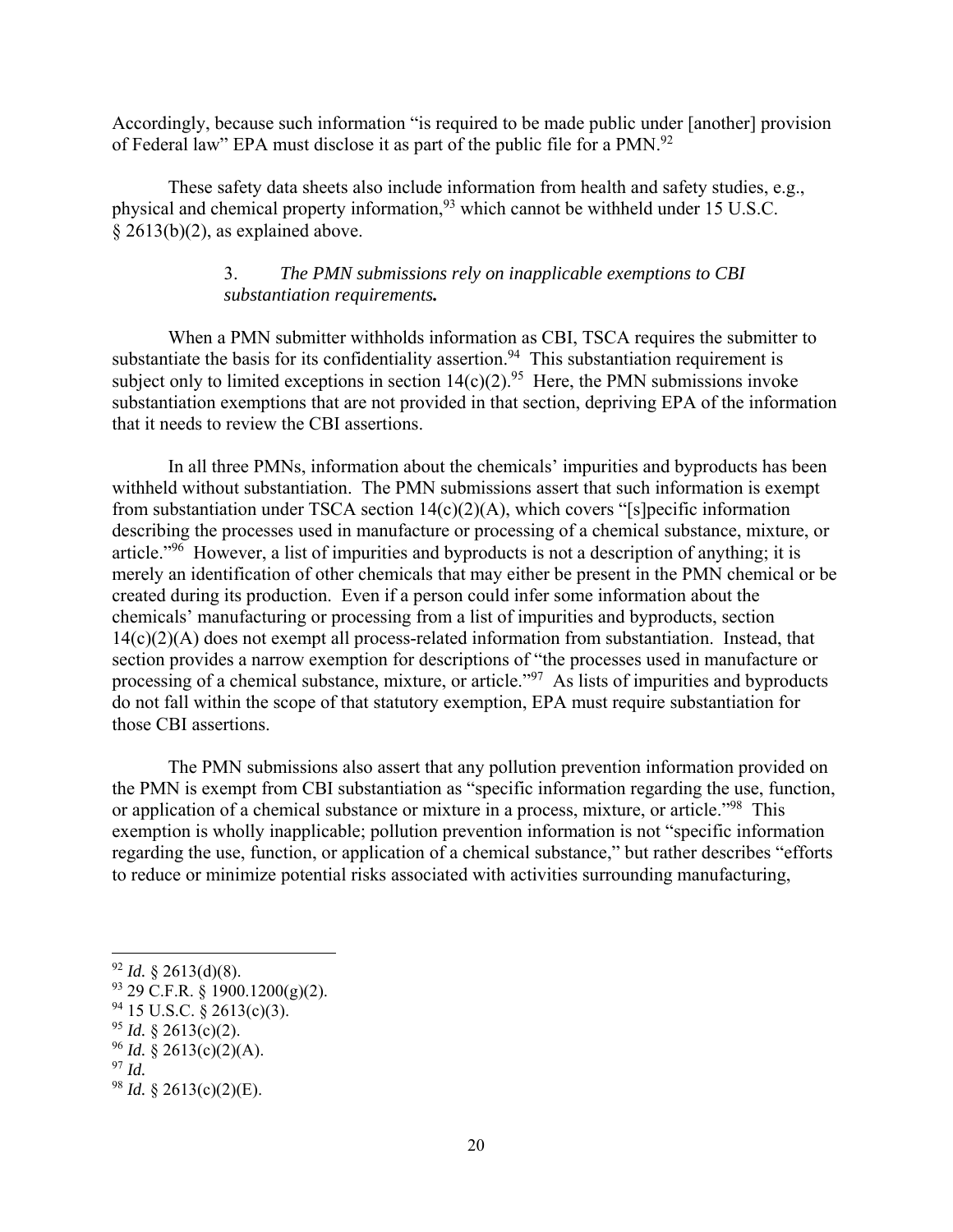processing, use and disposal of the PMN."99 Regardless of whether the foregoing information may ultimately warrant withholding as CBI, it is not exempt from substantiation under TSCA. EPA must therefore require such substantiation and reject any CBI claims that are inadequately substantiated or unauthorized by TSCA.

# D. EPA failed to make correspondence related to PMNs available for examination by interested persons.

EPA also has a duty to include in the public files all correspondence related to the PMN. Given EPA's duty to make every PMN and all supporting documentation, including correspondence, available for public examination, EPA must provide all correspondence related to the PMN in the public file.<sup>100</sup> Yet, the public files included on ChemView do not include any correspondence between the PMN submitter and EPA. Of course, we cannot determine whether any correspondence has taken place between EPA and the submitter because EPA is not publishing the correspondence. Nonetheless, there is almost certainly correspondence for these PMNs, because these PMNs are now at the risk characterization stage of the PMN process,<sup>101</sup> meaning that EPA has already sent the submitter its interim decision and the submitter has likely responded.

# **V. EPA must regulate all three PMN chemicals to protect against unreasonable risk to public health and the environment.**

Based on the information presented above, EPA should find that the three PFAS PMNs "present an unreasonable risk," triggering EPA's regulatory obligations under TSCA section  $5(f)$ .<sup>102</sup> This provision requires EPA to "take . . . action ... to the extent necessary to protect against [unreasonable] risk."103 Using its Section 5(f) authority, EPA should issue an order to prohibit the manufacture, processing, and distribution of the three PFAS PMNs because no other restriction would avert unreasonable risk.<sup>104</sup>

At a minimum, because EPA cannot make the "not likely to present an unreasonable risk of injury" finding with respect to any of the three PFAS PMNs, these substances cannot enter commerce without restrictions under section 5(e) that "prohibit or limit the manufacture, processing, distribution in commerce, use, or disposal of such substance or . . . any combination of such activities to the extent necessary to protect against an unreasonable risk of injury to

 $99$  EPA, Form 7710-25 (Rev. 6-09), Premanufacture Notice for New Chemical Substances, at 16, https://www.epa.gov/sites/production/files/2018-07/documents/pmnviewonly11-30-18.pdf (last visited Oct. 4, 2019).

<sup>100</sup> *See* 40 C.F.R. § 720.40(d)(1); *id.* § 720.95; *id.* § 720.3(kk) ("Support documents means material and information submitted to EPA in support of a TSCA section 5 notice, including but not limited to, correspondence . . . ." (emphasis added)).

<sup>&</sup>lt;sup>101</sup> See EPA, *Active New Chemical Cases in Risk Characterization Stage*, https://www.epa.gov/reviewingnew-chemicals-under-toxic-substances-control-act-tsca/active-new-chemical-cases-risk-0 (last visited Oct. 1, 2019).<br><sup>102</sup> See Point III supra.

 $103$  15 U.S.C. § 2604(f)(1).

 $104$  *Id.* § 2604(f)(3)(A).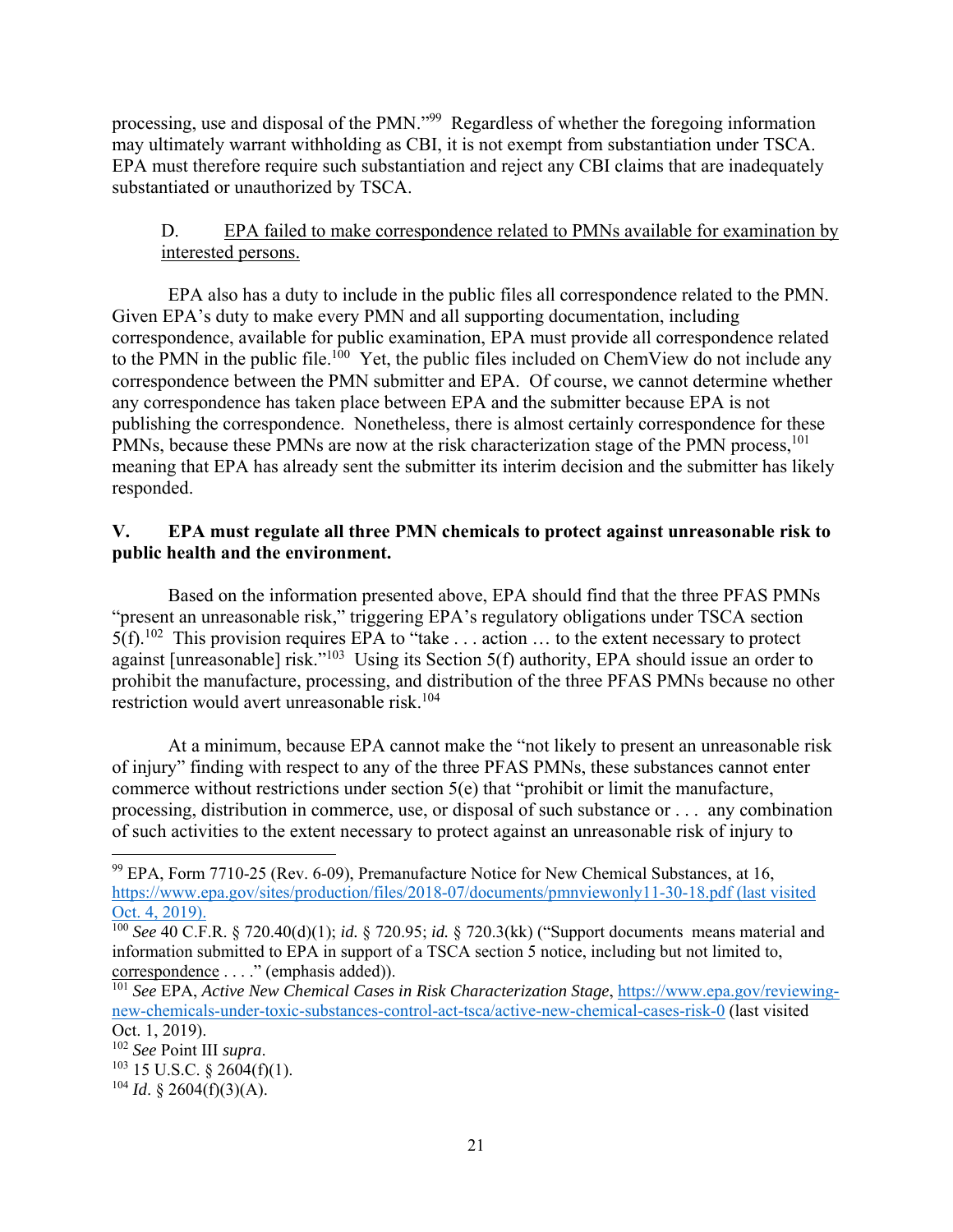health or the environment, without consideration of costs or other nonrisk factors, including an unreasonable risk to a potentially exposed or susceptible subpopulation identified as relevant by the Administrator under the conditions of use."<sup>105</sup>

If EPA issues a 5(e) order on the ground that it lacks information sufficient to permit a reasoned evaluation of the health and environmental effects of the three PMN chemicals, or "in the absence of sufficient information to make such an evaluation" the substances "may present" unreasonable risk, it must order that a full array of tests be conducted, covering acute, chronic and subchronic toxicity and ecotoxicity. This includes, but is not limited to, tests for carcinogenicity, reproductive/developmental effects, immunotoxicity, metabolism, pharmacokinetics, and fate, transport, persistence and biodegradation.

To prevent unreasonable risk of injury, the results of this testing must be submitted to EPA, and analyzed by EPA up front, *before* EPA makes a final decision on whether the chemicals may enter commerce and, if so, on what terms. For many new PFAS chemicals that have already entered commerce under a section  $5(e)$  order since  $2002$ ,<sup>106</sup> EPA has specified the need for certain testing, but not required the testing to be conducted unless and until the chemical is produced over a certain volume. That "trigger volume" is almost always withheld by EPA as CBI (so the public cannot ascertain compliance). This approach would not be permissible for any of the three PMN chemicals both because they are PFAS, and based on what is known about their hazard profile. In sum, EPA cannot comport with the mandate of section  $5(e)$ —to "prohibit or limit the manufacture, processing, distribution in commerce, use, or disposal of such substance ...to the extent necessary to protect against an unreasonable risk of injury"—if it allows manufacture, processing, or use prior to additional testing and review of the test results.

To protect against human and environmental exposure, any Section 5(e) order or Section 5(f) order or rule must provide that if any of these three PMN chemicals enters commerce, the PMN submitter must "capture," "recover" or "destroy" at least 99.99999 percent of any and all releases (including surface water discharges, wastewater effluent and air emissions). Given the persistence and mobility of these substances, as well as their toxicity and bioaccumulative qualities, this type of limit is necessary to protect against unreasonable risk.

In addition, in any Section 5 order or rule, EPA must include language that protects against PFAS contamination resulting from disposal—requiring that any method of disposal result in complete destruction of the PFAS (to 99.99999 percent) or permanent containment.

Moreover, if EPA issues any orders or rules under TSCA sections 5(e) or (f), it should ensure that they are free from the loopholes and exceptions that have made prior TSCA consent

<sup>&</sup>lt;sup>105</sup> *Id.* § 2604(e)(1)(A).

<sup>106</sup> *See, e.g.,* Consent Order for P-06-0388, -0389, and -0390, Perfluoroalkyl ethyl methacrylate copolymers (July 3, 2006),

https://chemview.epa.gov/chemview/proxy?filename=sanitized\_consent\_order\_p\_06\_0388c.pdf; TSCA Section 5 Order for P-11-0543, Polyfluorinated alkyl quaternary ammonium chloride (Oct. 30, 2014), https://chemview.epa.gov/chemview/chemicaldata.do?sourceId=16&chemicalDataId=37162552&chemic alId=15641358.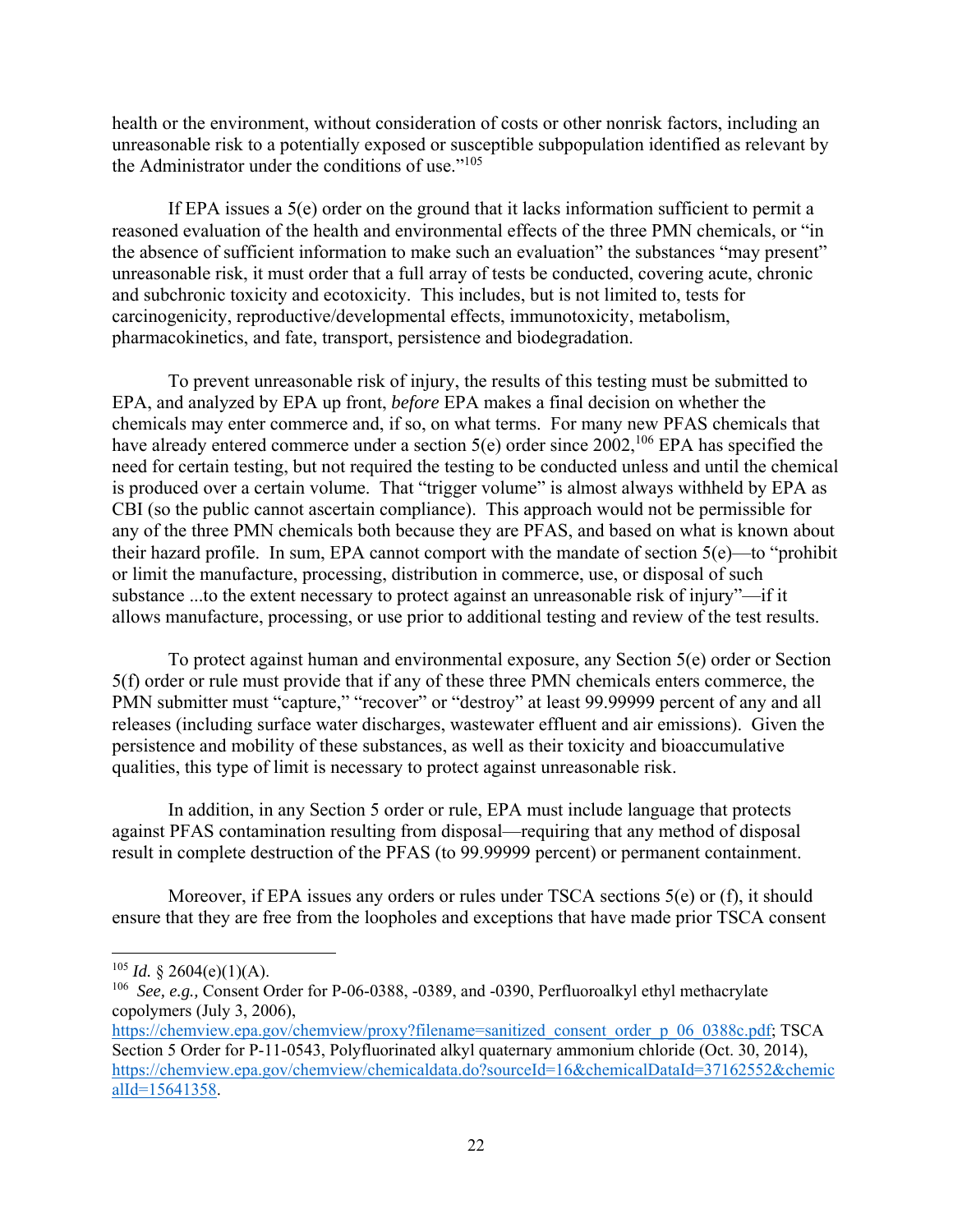orders for PFAS ineffective.<sup>107</sup> Thus, for example, any restrictions on releases and disposal must apply to these substances whether they are manufactured or processed intentionally or are present as byproducts. In addition, any restrictions must apply irrespective of whether the chemical is part of an article, or not, and irrespective of whether its primary intended use is as an intermediate or in an enclosed system. Any orders or rules under TSCA sections 5(e) or (f) should require the manufacturer to develop and provide EPA with an analytical standard for the substance, so that EPA and other regulators can test to determine whether it is getting into water bodies or drinking water as a result of manufacturing, processing, distribution, use, or disposal.

If EPA issues any Section 5(e) or 5(f) order that allows some commercial use with restrictions, that order must take into account that personal protective equipment is not sufficient to protect workers from health effects that are known to be associated with even low exposures to PFAS. As a result, EPA should require implementation of a hierarchy of controls approach in any workplaces where the three PMN chemicals are manufactured or processed, so that appropriate engineering and administrative controls are used as a first resort for worker protection, similar to the requirements in OSHA standards at 29 C.F.R. § 1910.134(a)(1) and guidance in Appendix B to subpart I of 29 C.F.R.  $\S$  1910.<sup>108</sup> Alternatively, EPA must include provisions in any Section 5(e) or (f) order or rule specifying what protections are needed to ensure that workers exposed to these PMN substances do not face unreasonable risk, including the precise level of PPE that is required to protect workers. Moreover, EPA should specify that the substances can only be used in a fully enclosed environment.

Finally, after any 5(e) or 5(f) order or rule issues, EPA must promptly issue a Significant New Use Rule ("SNUR") to ensure that the protections apply to potential manufacturers, processors and users in addition to the PMN submitters.<sup>109</sup> Such a SNUR should include all of the protections against unreasonable risk that apply to the PMN submitter, including making it a significant new use not to implement a hierarchy of controls to protect workers.

Thank you for your consideration.

Submitted by:

Earthjustice

Alaska Community Action on Toxics Buxmont Coalition for Safer Water Clean Cape Fear

<sup>107</sup> *See, e.g*., Vaughn Hagerty, *Regulators Prepare Crackdown on Air and Water Emissions of GenX*, N.C. Health News (Oct. 8, 2018) (noting that GenX chemical discharged into river was a byproduct and the restrictions in the TSCA consent order included an exception for byproducts), https://www.northcarolinahealthnews.org/2018/10/08/regulators-prepare-crackdown-dupont-chemours-

<sup>&</sup>lt;sup>108</sup> See Significant New Uses of Chemical Substances; Updates to the Hazard Communication Program and Regulatory Framework; Minor Amendments to Reporting Requirements for Premanufacture Notices, 81 Fed. Reg. 49,598 (July 28, 2016).

<sup>109</sup> *Cf*. 15 U.S.C. § 2604(f)(4).